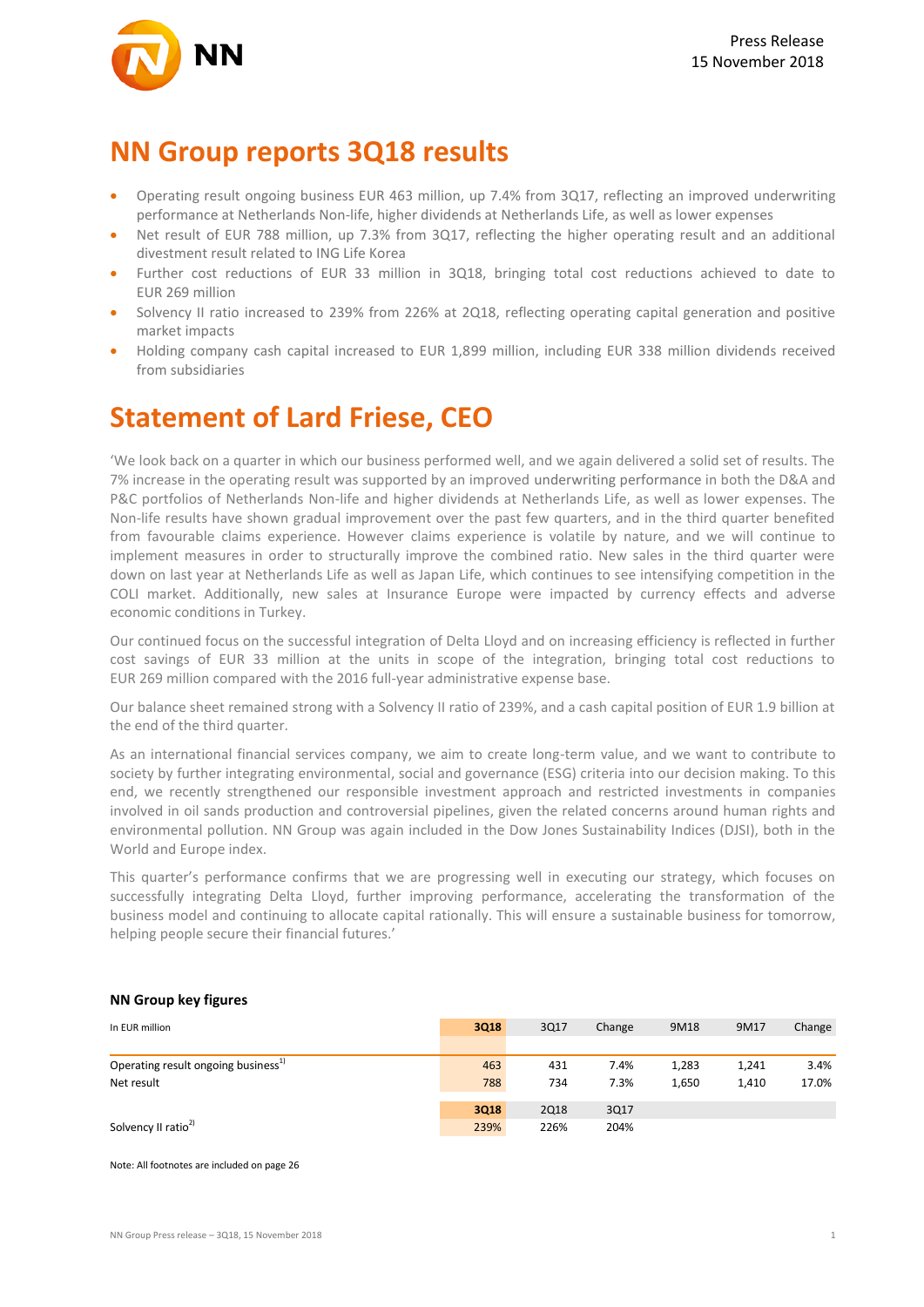

# **Strategy and priorities**

Our businesses are built on a solid foundation of purpose, values and brand attributes, which, combined with a strong focus on our strategic priorities, enables us to create long-term value. This is how we deliver on our ambition to be a company that truly matters in the lives of our stakeholders.

#### **Netherlands**

In line with NN's strategic focus to be more digital, personal and relevant in interactions with its customers, several new products, services, and initiatives were introduced during the quarter. For example, NN Bank launched the Senior Citizens' Residence mortgage, allowing people of 57 years and older to finance a new, smaller home, as well as the Expat Mortgage, with a tailored acceptance policy for expats wanting to settle in the Netherlands.

BeFrank introduced a Sustainable Impact Dashboard which allows employees of pension schemes to monitor the impact of their contributions on waste production, water consumption and CO2 emission, when opting for the sustainable investment mix. BeFrank is the first pension provider to offer this option to contribute to a better environment.

On 8 November, health insurance premiums for 2019 were announced. Following the rebranding of Delta Lloyd health insurance, the first NN health insurance campaign was launched aimed at attracting new customers for NN's health insurance product. NN health insurance offers a free choice of healthcare providers, access to the best medical specialists, and waiting list mediation.

OHRA introduced a solution specifically designed for self-employed workers to provide insurance cover of their business risks, for example legal assistance, liability insurance, and insurance for theft and damage of laptops and tablets.

On 18 September, Nationale-Nederlanden and ABN AMRO Verzekeringen were awarded the highest rating for their legal assistance insurance, and Nationale-Nederlanden and OHRA received the highest rating for their individual liability insurance. These ratings were awarded by MoneyView, an independent research institute that collects information about financial products.

#### **International Insurance**

In January 2018, Sparklab Turkey successfully launched a pilot project in response to the Pillar II pension regulation, introduced at the beginning of the year. The Project 'NN Ekstra' is a digital-lead generation and distribution platform that incentivises partners to act on behalf of NN. The platform directly forwards its users to NN's digital platform, helps to create master contracts, and facilitates the process to on-board employees of pension clients. Since the beginning of this year, NN Ekstra digitally on-boarded 275 new companies and more than 7,000 new employees.

Nationale-Nederlanden in Poland launched an accidental health insurance for children. This new product, which is sold online, includes care assistance covering doctors' visits, prescriptions, and private lessons during long absences from school, as well as medical assistance providing help in arranging doctors' visits.

The Non-life business in Belgium introduced the service 'My Advisor@Home' in April. When a customer's property suffers heavy damages, an advisor visits within 24 hours, and helps to take care of all necessary arrangements and repairs throughout the claims handling process. This concept is offered through ING, and fits perfectly with NN's brand promise 'You matter'. This service has been very well received by NN's customers, as reflected in high customer satisfaction scores.

NN Life Japan continues to develop new COLI products, and expand and diversify its distribution within the increasingly competitive COLI market, with a focus on value over volume. COLI sales through Sumitomo Life accounted for 11% of NN Life Japan's total sales in the third quarter of 2018. Sumitomo Life agents started offering NN Life Japan's Accelerated Living Disability Benefit and Increasing Term products from the beginning of April 2017, and Critical Illness insurance from April 2018. In addition, Protection sales increased by 77% compared with the same quarter last year, on the back of product repricing and higher sales of the Emergency Plus product.

In September, NN Life Japan started providing a new online sales tool to Sumitomo Life, enabling its tied agents to easily advise potential customers about NN Life Japan's products and the details of insurance applications at any time.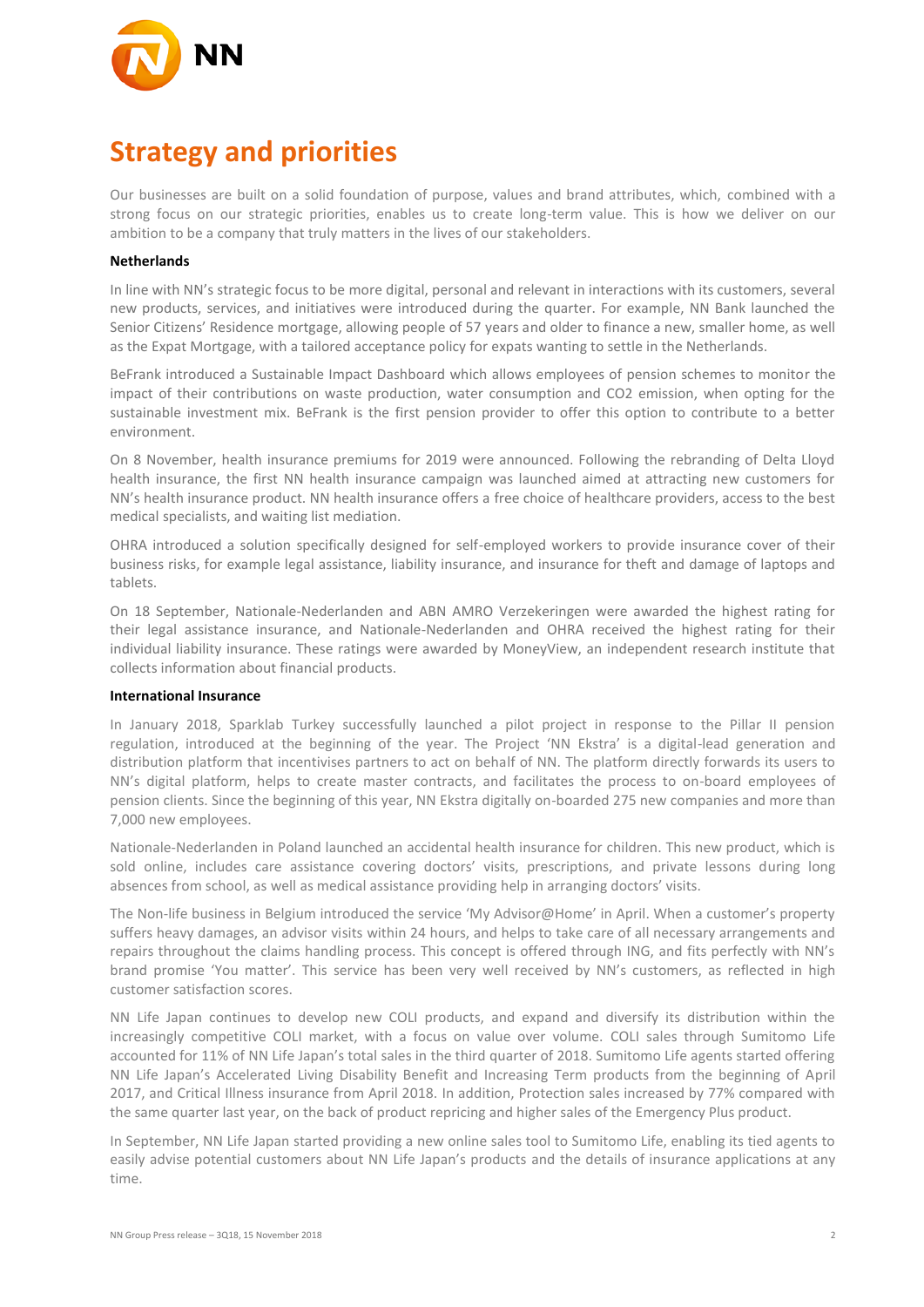

The international business continues to roll out digital tools to support NN's distribution partners, for example, NN's businesses in the Czech Republic and Slovakia launched a user-friendly digital sales platform, 'NN Stela', in order to improve customer experience.

#### **Asset Management**

NN Investment Partners (NN IP) in Poland became the country's first asset manager to launch a risk-profiling tool with a robo-matching module, which helps customers decide in which funds to invest. As mutual funds are a complex product to offer through online channels, this solution makes it easier for potential clients to start investing online.

In July, NN IP Japan and Rakuten Securities announced the launch of a new investment service called 'Target Year Wrap'. With this new service, Rakuten Securities provides retail investors with a customised investment solution.

NN IP's Dutch Residential Mortgage Fund surpassed the EUR 2 billion mark. Since its inception in November 2015, the fund has grown steadily, as institutional investors are increasingly keen to invest in Dutch mortgages in the current low-yield environment. More and more foreign investors have also shown interest, and the fund has been passported to amongst others Belgium, Germany, France, the UK and Spain.

The Principles for Responsible Investment (PRI) again awarded NN IP the top A+ score for its Strategy & Governance approach to responsible investing and ESG integration. NN IP has been a signatory of the United Nations-supported PRI since 2008, and has been active in responsible investing since 1999.

#### **Other events**

NN's branding strategy is geared towards building long-term relationships with the communities we operate in. Our running sponsorship fits well with our company's values and our aim to contribute to people's well-being. In 2017, NN and its partners launched the first professional running team in the world. Since then, the team's athletes have achieved 82 victories. In September 2018, Eliud Kipchoge, member of the running team, made international headlines when he broke the existing world record at the 2018 BMW Berlin marathon.

NN Bulgaria received a special award in recognition of its work to inspire the country's students to be entrepreneurial and improve their financial literacy. As part of its efforts, NN Bulgaria launched the textbook, 'Personal Finance: Introduction', for students in non-economic specialties. This textbook aims to help young people understand, plan, and manage their personal finances. The long-term goal of the project is to introduce a 'Personal Finance' course at higher education institutions.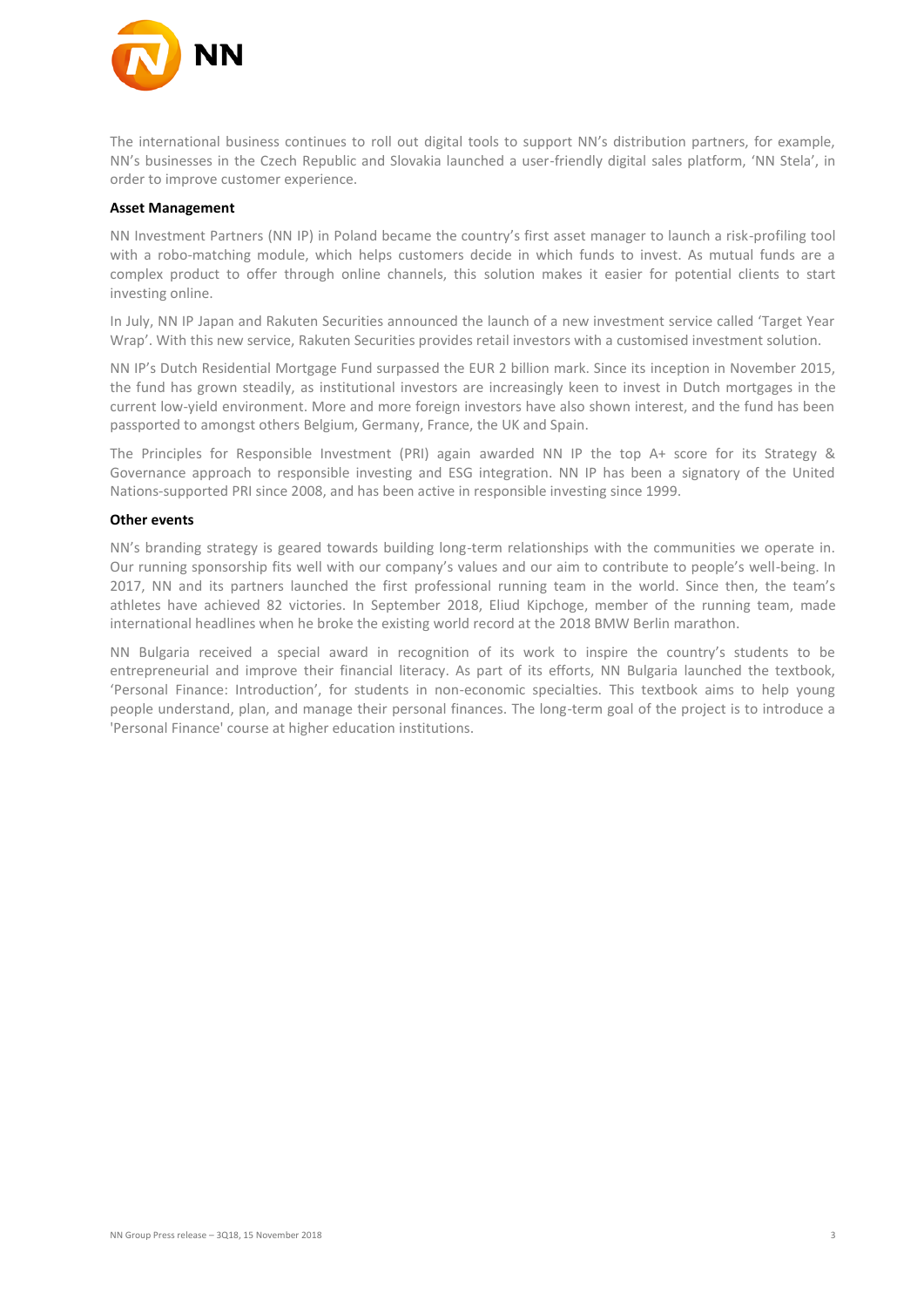

# **Consolidated results**

### **Consolidated profit and loss account and key figures NN Group**

| In EUR million                                                            | 3Q18   | 3Q17        | Change   | 9M18   | 9M17   | Change    |
|---------------------------------------------------------------------------|--------|-------------|----------|--------|--------|-----------|
| Analysis of results <sup>1)</sup>                                         |        |             |          |        |        |           |
| Netherlands Life                                                          | 236    | 215         | 9.7%     | 780    | 726    | 7.5%      |
| Netherlands Non-life                                                      | 46     | $\mathbf 1$ |          | 54     | 5      |           |
| Insurance Europe                                                          | 65     | 77          | $-14.7%$ | 200    | 192    | 3.9%      |
| Japan Life                                                                | 45     | 52          | $-14.2%$ | 138    | 175    | $-21.1%$  |
| Asset Management                                                          | 43     | 45          | $-5.8%$  | 125    | 115    | 8.1%      |
| Other                                                                     | 28     | 41          | $-31.9%$ | $-13$  | 29     | $-146.1%$ |
| <b>Operating result ongoing business</b>                                  | 463    | 431         | 7.4%     | 1,283  | 1,241  | 3.4%      |
| Non-operating items ongoing business                                      | 516    | 541         | $-4.6%$  | 1,007  | 920    | 9.4%      |
| of which gains/losses and impairments                                     | 457    | 433         | 5.7%     | 828    | 709    | 16.8%     |
| of which revaluations                                                     | 12     | 89          | $-86.1%$ | 216    | 174    | 24.0%     |
| of which market & other impacts                                           | 47     | 20          | 134.6%   | $-37$  | 37     |           |
| Japan Closed Block VA                                                     | 8      | 3           | 204.9%   | 12     | $-6$   |           |
| Special items                                                             | $-57$  | $-45$       |          | $-222$ | $-132$ |           |
| Amortisation of acquisition intangibles                                   | $-33$  | $-33$       |          | -99    | $-66$  |           |
| Result on divestments                                                     | 56     | 0           |          | 60     | $-178$ |           |
| <b>Result before tax</b>                                                  | 953    | 898         | 6.2%     | 2,041  | 1,780  | 14.7%     |
| Taxation                                                                  | 160    | 159         | 0.5%     | 382    | 360    | 6.4%      |
| Minority interests                                                        | 5      | 4           | 27.4%    | 9      | 10     | $-15.0%$  |
| Net result                                                                | 788    | 734         | 7.3%     | 1,650  | 1,410  | 17.0%     |
| Basic earnings per ordinary share in EUR <sup>3)</sup>                    | 2.29   | 2.14        |          | 4.79   | 4.16   |           |
| Key figures ongoing business <sup>1)</sup>                                |        |             |          |        |        |           |
| Gross premium income                                                      | 2,949  | 2,926       | 0.8%     | 10,390 | 9,268  | 12.1%     |
| New sales life insurance (APE)                                            | 328    | 394         | $-16.7%$ | 1,233  | 1,414  | $-12.8%$  |
| Total administrative expenses                                             | 523    | 553         | $-5.4%$  | 1,588  | 1,562  | 1.7%      |
| Cost/income ratio (Administrative expenses/Operating income)              | 29.1%  | 31.5%       |          | 29.3%  | 31.4%  |           |
| Combined ratio (Netherlands Non-life) <sup>4)5)</sup>                     | 97.1%  | 102.5%      |          | 100.5% | 102.9% |           |
| Investment margin/Life general account invested assets (bps) <sup>1</sup> | 72     | 68          |          |        |        |           |
| Net operating result <sup>8)</sup>                                        | 339    | 315         | 7.7%     | 962    | 935    | 2.8%      |
| Net operating ROE <sup>9)</sup>                                           | 9.9%   | 10.6%       |          | 9.7%   | 10.8%  |           |
|                                                                           |        |             |          |        |        |           |
| In EUR billion                                                            | 3Q18   | <b>2Q18</b> | Change   | 9M18   | 9M17   | Change    |
| Key figures ongoing business                                              |        |             |          |        |        |           |
| Asset Management Assets under Management                                  | 238    | 240         | $-0.7%$  | 238    | 244    | $-2.4%$   |
| Life general account invested assets                                      | 137    | 136         | 0.4%     | 137    | 135    | 1.0%      |
| Total provisions for insurance & investment contracts                     | 159    | 159         | $-0.5%$  | 159    | 158    | 0.3%      |
| of which for risk policyholder                                            | 29     | 29          | 1.6%     | 29     | 28     | 4.1%      |
| NN Life Solvency II ratio <sup>2)</sup>                                   | 253%   | 239%        |          | 253%   | 218%   |           |
| Delta Lloyd Life Solvency II ratio <sup>2)</sup>                          | 202%   | 190%        |          | 202%   | 149%   |           |
|                                                                           |        |             |          |        |        |           |
| Key figures Japan Closed Block VA                                         |        |             |          |        |        |           |
| Account value <sup>6)</sup>                                               | 2,853  | 3,466       | $-17.7%$ | 2,853  | 5,384  | $-47.0%$  |
| Number of policies                                                        | 41,224 | 54,587      | $-24.5%$ | 41,224 | 97,847 | $-57.9%$  |
| Key figures total NN Group                                                |        |             |          |        |        |           |
| Solvency II ratio <sup>2)</sup>                                           | 239%   | 226%        |          | 239%   | 204%   |           |
| <b>Total assets</b>                                                       | 225    | 228         | $-1.3%$  | 225    | 230    | $-2.1%$   |
| Shareholders' equity <sup>6)</sup>                                        | 23,014 | 23,568      | $-2.4%$  | 23,014 | 22,009 | 4.6%      |
| Employees (internal FTEs, end of period)                                  | 14,200 | 14,031      | 1.2%     | 14,200 | 14,732 | $-3.6%$   |

Note: All footnotes are included on page 26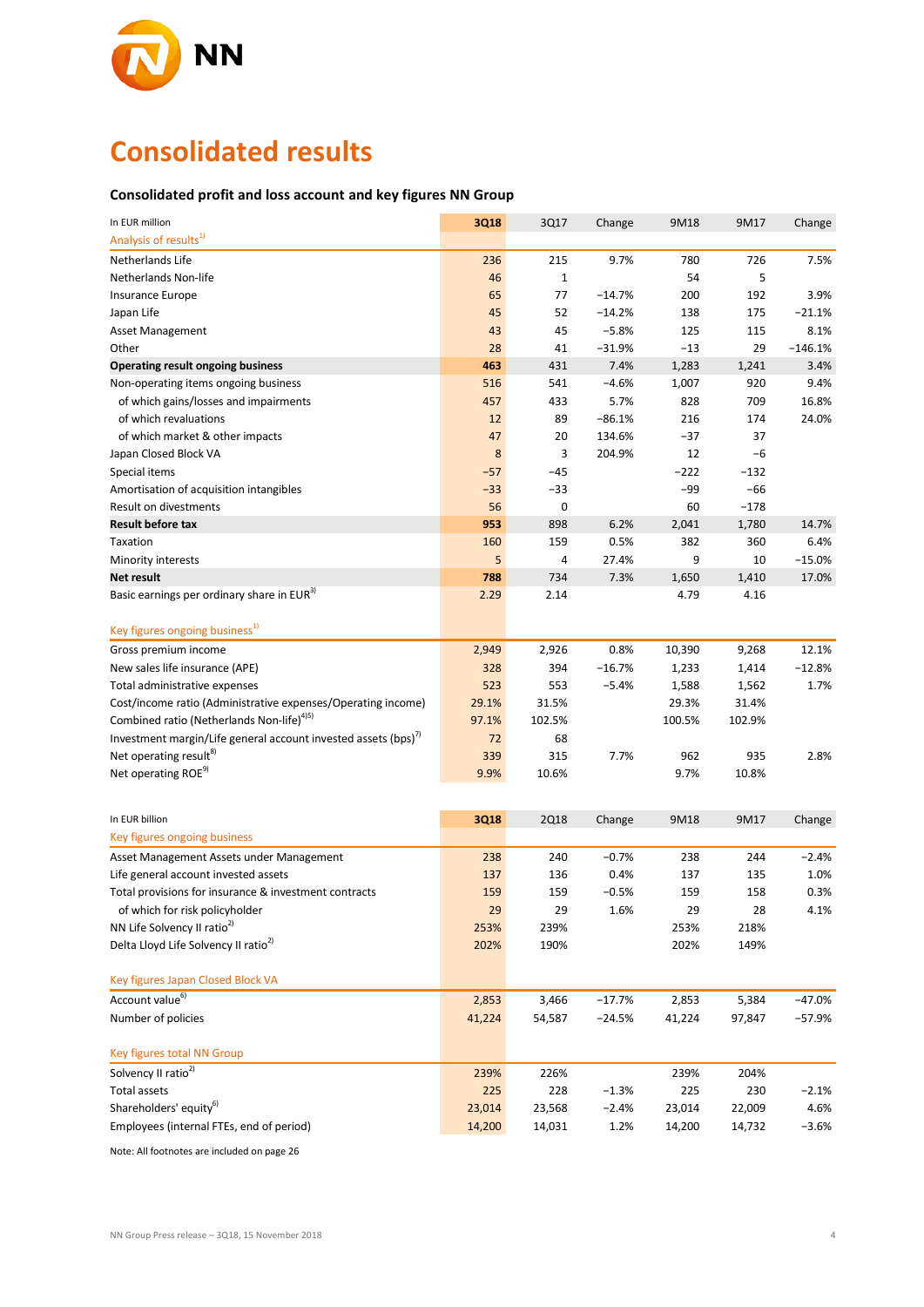

- NN Group's operating result of the ongoing business increased to EUR 463 million from EUR 431 million in the third quarter of 2017, reflecting an improved underwriting performance at Netherlands Non-life, higher dividends at Netherlands Life, as well as lower expenses
- Result before tax increased to EUR 953 million from EUR 898 million in the third quarter of 2017, reflecting the higher operating result and an additional divestment result related to ING Life Korea, partly offset by lower revaluations
- Administrative expense base of the business units in scope of the cost reduction target reduced by EUR 33 million in the third quarter of 2018; total cost reductions achieved to date of EUR 269 million
- New sales (APE) down 14.5% from the third quarter of 2017 on a constant currency basis to EUR 328 million, due to lower sales at Netherlands Life and Japan Life

#### **Operating result**

The operating result of the ongoing business increased to EUR 463 million from EUR 431 million in the third quarter of 2017. The higher operating result was driven by an improved underwriting performance at Netherlands Non-life, higher dividends at Netherlands Life, as well as lower expenses. This was partly offset by a lower technical margin at Netherlands Life and lower operating results at Insurance Europe and the segment Other mainly due to non-recurring benefits in the third quarter of 2017.

The administrative expenses of the business units in the scope of the integration - Netherlands Life, Netherlands Non-life, Belgium, Asset Management, the banking business and Corporate/Holding entities - decreased by EUR 33 million, bringing the expense base down to EUR 1,754 million at the end of the third quarter of 2018, on a last 12-months basis. Total cost reductions achieved to date amount to EUR 269 million compared with the fullyear 2016 administrative expense base of EUR 2,024 million.

The operating result of Netherlands Life increased to EUR 236 million from EUR 215 million in the third quarter of 2017, reflecting private equity and special dividends of EUR 48 million and lower administrative expenses, partly offset by a lower technical margin.

The operating result of Netherlands Non-life increased to EUR 46 million from EUR 1 million in the third quarter of 2017. The increase was mainly driven by an improved underwriting performance in both Disability & Accident and Property & Casualty, as well as lower administrative expenses. The current quarter benefited from favourable claims experience and a EUR 5 million private equity dividend. The combined ratio improved to 97.1% from 102.5% in the third quarter of 2017.

The operating result of Insurance Europe decreased to EUR 65 million from EUR 77 million in the third quarter of 2017, which included EUR 5 million of non-recurring benefits related to the life business in Greece. The decrease was also due to a lower investment margin, lower fees and premium-based revenues and higher administrative expenses, partly offset by a higher technical margin.

The operating result of Japan Life was EUR 45 million, down 14.6% from the third quarter of 2017, excluding currency effects, reflecting higher DAC amortisation on surrenders, partially offset by higher fees and premiumbased revenues.

The operating result of Asset Management decreased to EUR 43 million from EUR 45 million in the third quarter of 2017, due to lower fees, partly compensated by expense reductions.

The operating result of the segment Other decreased to EUR 28 million from EUR 41 million in the third quarter of 2017, which included a total of EUR 32 million non-recurring benefits at the reinsurance business and in the other results as well as a EUR 6 million non-recurring benefit in the holding results. The current quarter reflects EUR 14 million of non-recurring benefits in the other results, as well as higher results at the reinsurance business, offset by a lower operating result at the banking business.

In the first nine months of 2018, the operating result of the ongoing business was EUR 1,283 million versus EUR 1,241 million in the same period last year. The first nine months of 2018 benefited from a total of EUR 48 million of private equity and special dividends and non-recurring items, versus a total of EUR 90 million in the first nine months of 2017. Excluding these items, the increase reflects the inclusion of Delta Lloyd from the second quarter of 2017, an improved underwriting performance at Netherlands Non-life and expense reductions, partly offset by a lower operating result at Japan Life.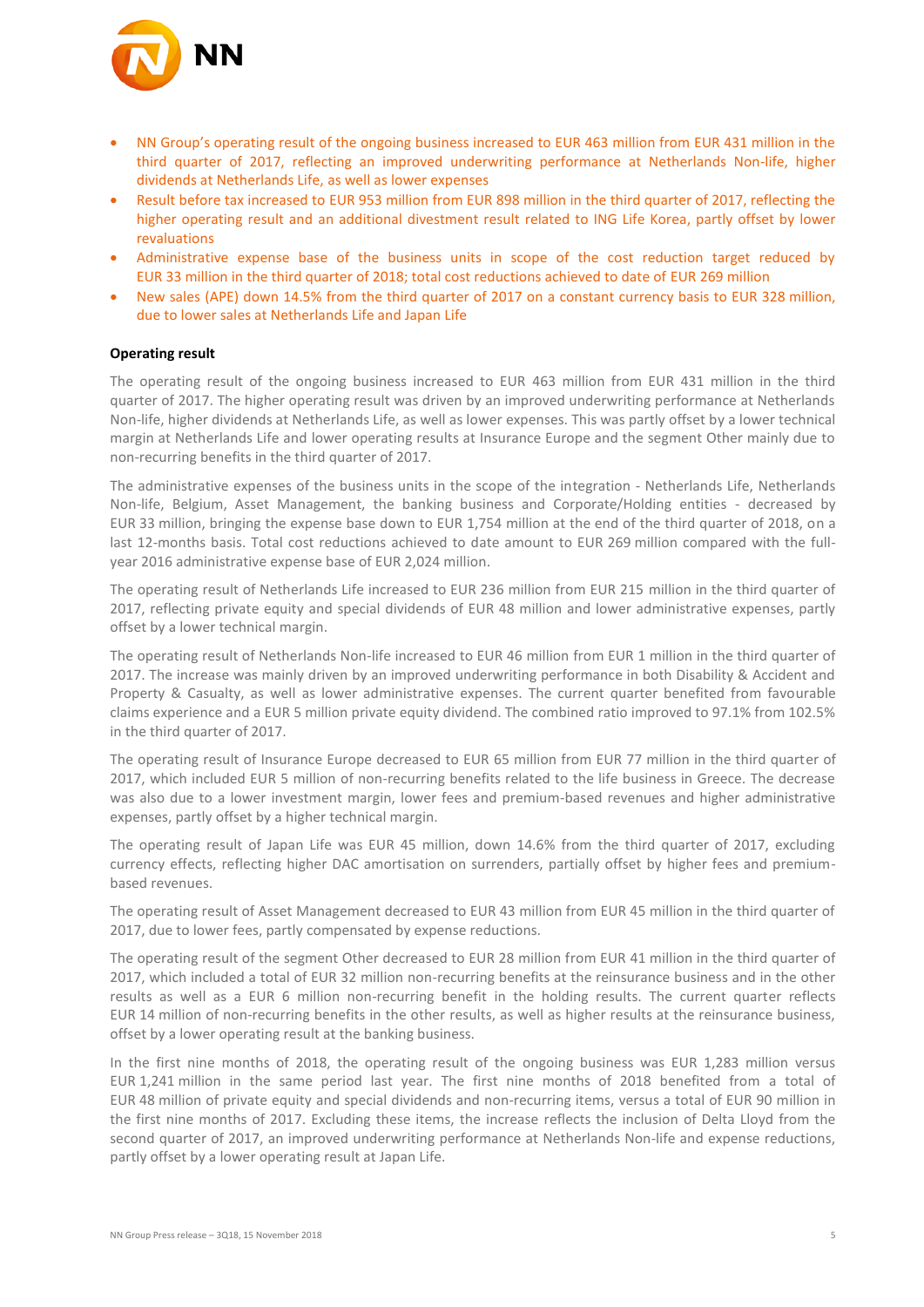

#### **Result before tax**

The result before tax for the third quarter of 2018 increased to EUR 953 million from EUR 898 million in the third quarter of 2017, reflecting the higher operating result and an additional divestment result related to ING Life Korea, partly offset by lower revaluations.

Gains/losses and impairments were EUR 457 million compared with EUR 433 million in the third quarter of 2017. The current quarter reflects EUR 432 million of gains on the sale of government bonds and EUR 28 million of gains on the sale of public equities.

Revaluations were EUR 12 million compared with EUR 89 million in the third quarter of 2017. The current quarter reflects positive revaluations of EUR 90 million on real estate, and negative revaluations of EUR 55 million on derivatives and of EUR 16 million on private equity.

Market and other impacts were EUR 47 million versus EUR 20 million in the third quarter of 2017, reflecting the movement in the provisions for guarantees on unit-linked, separate account pension contracts and inflation-linked liabilities (all net of hedging) at Netherlands Life.

The result before tax of Japan Closed Block VA was EUR 8 million compared with EUR 3 million in the third quarter of 2017, reflecting a positive hedge-related result partly offset by a lower operating result.

Special items amounted to EUR -57 million compared with EUR -45 million in the third quarter of 2017, and mainly relate to restructuring expenses incurred in respect of the cost reduction target for Netherlands Life, Netherlands Non-life, Belgium, Asset Management, the banking business and Corporate/Holding entities.

The result on divestments of EUR 56 million in the third quarter of 2018 reflects the recognition of an additional divestment result (before tax) related to the sale of NN Group's former insurance subsidiary ING Life Korea to MBK in December 2013. This additional divestment result was recognised following the sale of MBK's stake in ING Life Korea to Shinhan Financial Group, which was announced in September 2018 and is expected to be completed in 2019. As a result, NN Group's remaining indirect stake in ING Life Korea is expected to be sold in 2019.

In the first nine months of 2018, the result before tax increased to EUR 2,041 million from EUR 1,780 million in the same period last year, which included a provision related to ING Australia Holdings. The increase reflects the higher operating result, higher non-operating items and an additional divestment result related to ING Life Korea, partly offset by higher special items and the inclusion of the amortisation of acquisition intangibles from the second quarter of 2017.

#### **Net result**

The third-quarter net result increased to EUR 788 million from EUR 734 million in the same period of 2017. The effective tax rate in the third quarter of 2018 was 16.8%, reflecting tax-exempt dividends and capital gains in the Netherlands related to shareholdings of 5% or more.

#### **Sales and Value of New Business**

Total new sales (APE) at NN Group were EUR 328 million, down 14.5% from the third quarter of 2017 on a constant currency basis. New sales were down 27.4% at Netherlands Life due to a lower volume of group pension contracts. At Japan Life, new sales were down 20.0%, reflecting increased competition in the COLI market. New sales remained stable at Insurance Europe on a constant currency basis.

In the first nine months of 2018, total new sales were EUR 1,233 million, down 9.8% on a constant currency basis, largely due to lower sales at Netherlands Life and Japan Life.

#### **Net operating Return On Equity (ROE)**

The net operating ROE of the ongoing business of NN Group decreased to 9.9% compared with 10.6% in the third quarter of 2017, due to higher equity.

For the same reason, the net operating ROE in the first nine months of 2018 decreased to 9.7% from 10.8% in the same period of 2017.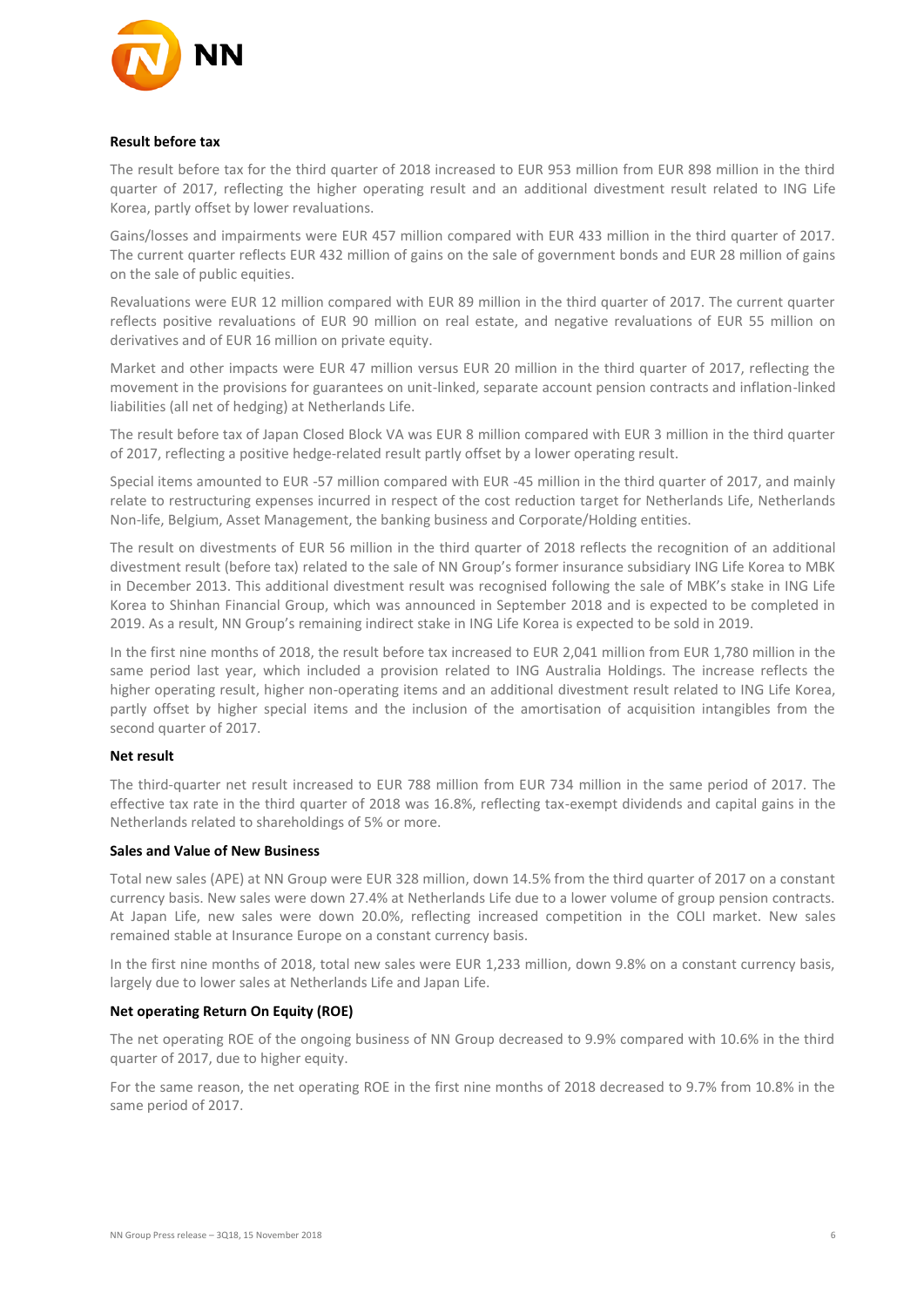

## **Netherlands Life**

- Operating result increased to EUR 236 million from EUR 215 million in the third quarter of 2017, reflecting private equity and special dividends of EUR 48 million and lower administrative expenses, partly offset by a lower technical margin
- Result before tax increased to EUR 772 million from EUR 745 million in the third quarter of 2017, reflecting the higher operating result and the additional divestment result related to ING Life Korea, partly offset by lower non-operating items and higher special items

| In EUR million                                                            | 3Q18           | 3Q17  | Change   | 9M18  | 9M17        | Change   |
|---------------------------------------------------------------------------|----------------|-------|----------|-------|-------------|----------|
| Analysis of results                                                       |                |       |          |       |             |          |
| Investment margin                                                         | 215            | 179   | 20.4%    | 688   | 631         | 9.1%     |
| Fees and premium-based revenues                                           | 102            | 103   | $-0.6%$  | 338   | 319         | 6.2%     |
| Technical margin                                                          | 44             | 77    | $-42.4%$ | 144   | 174         | $-17.4%$ |
| Operating income non-modelled business                                    | $\mathbf{0}$   | 0     |          | 0     | $\mathbf 0$ |          |
| <b>Operating income</b>                                                   | 361            | 358   | 0.9%     | 1,171 | 1,124       | 4.2%     |
| Administrative expenses                                                   | 117            | 133   | $-12.1%$ | 361   | 366         | $-1.4%$  |
| DAC amortisation and trail commissions                                    | 9              | 10    | $-14.9%$ | 29    | 32          | $-8.1%$  |
| <b>Expenses</b>                                                           | 125            | 143   | $-12.3%$ | 390   | 398         | $-1.9%$  |
| <b>Operating result</b>                                                   | 236            | 215   | 9.7%     | 780   | 726         | 7.5%     |
| Non-operating items                                                       | 499            | 538   | $-7.2%$  | 986   | 821         | 20.0%    |
| of which gains/losses and impairments                                     | 453            | 439   | 3.2%     | 799   | 630         | 26.8%    |
| of which revaluations                                                     | $-3$           | 77    |          | 206   | 153         | 35.0%    |
| of which market & other impacts                                           | 49             | 22    | 127.2%   | $-19$ | 39          |          |
| Special items                                                             | $-19$          | $-8$  |          | $-46$ | $-30$       |          |
| Result on divestments                                                     | 56             | 0     |          | 56    | 0           |          |
| <b>Result before tax</b>                                                  | 772            | 745   | 3.5%     | 1,776 | 1,517       | 17.1%    |
| Taxation                                                                  | 116            | 129   | $-10.2%$ | 323   | 268         | 20.2%    |
| Minority interests                                                        | $\overline{2}$ | 2     | $-17.4%$ | 5     | 6           | $-6.1%$  |
| <b>Net result</b>                                                         | 654            | 614   | 6.5%     | 1,449 | 1,243       | 16.5%    |
| <b>New business</b>                                                       |                |       |          |       |             |          |
| Single premiums                                                           | 117            | 120   | $-2.2%$  | 342   | 315         | 8.6%     |
| Regular premiums                                                          | 24             | 38    | $-35.4%$ | 193   | 306         | $-36.9%$ |
| New sales life insurance (APE)                                            | 36             | 50    | $-27.4%$ | 227   | 337         | $-32.7%$ |
| <b>Key figures</b>                                                        |                |       |          |       |             |          |
| Gross premium income                                                      | 724            | 731   | $-1.0%$  | 2,842 | 2,373       | 19.7%    |
| Total administrative expenses                                             | 117            | 133   | $-12.1%$ | 361   | 366         | $-1.4%$  |
| Cost/income ratio (Administrative expenses/Operating income)              | 32.3%          | 37.1% |          | 30.8% | 32.6%       |          |
| Investment margin/Life general account invested assets (bps) <sup>1</sup> | 88             | 80    |          |       |             |          |
| Net operating ROE <sup>10)</sup>                                          | 7.4%           | 7.8%  |          | 8.7%  | 9.9%        |          |

| In EUR billion                                        | 3Q18   | <b>2Q18</b> | Change  | 9M18   | 9M17   | Change  |
|-------------------------------------------------------|--------|-------------|---------|--------|--------|---------|
| <b>Key figures</b>                                    |        |             |         |        |        |         |
| Life general account invested assets                  | 103    | 102         | 0.5%    | 103    | 102    | 0.7%    |
| Total provisions for insurance & investment contracts | 113    | 114         | $-0.5%$ | 113    | 114    | $-0.9%$ |
| of which for risk policyholder                        | 22     | 21          | 1.3%    | 22     | 21     | 3.1%    |
| Allocated equity (end of period) <sup>6)10)</sup>     | 16,322 | 16,776      | $-2.7%$ | 16,322 | 15.467 | 5.5%    |
| NN Life Solvency II ratio <sup>2)</sup>               | 253%   | 239%        |         | 253%   | 218%   |         |
| Delta Lloyd Life Solvency II ratio <sup>2)</sup>      | 202%   | 190%        |         | 202%   | 149%   |         |
| Employees (internal FTEs, end of period)              | 2.498  | 2.499       | $-0.1%$ | 2.498  | 2.642  | $-5.5%$ |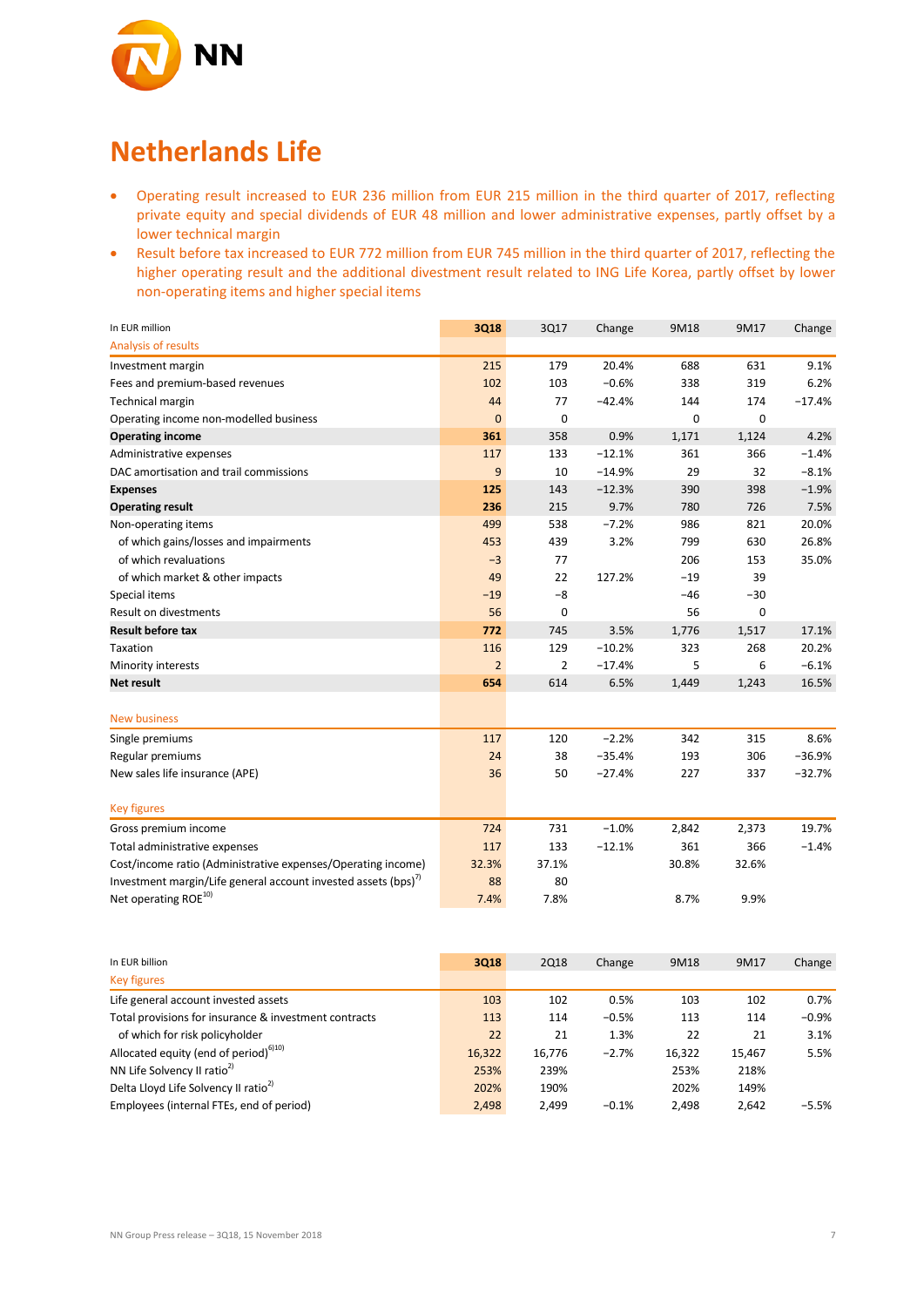

The operating result of Netherlands Life increased to EUR 236 million from EUR 215 million in the third quarter of 2017, reflecting private equity and special dividends of EUR 48 million and lower administrative expenses, partly offset by a lower technical margin.

The investment margin increased to EUR 215 million compared with EUR 179 million in the third quarter of 2017. The current quarter benefited from private equity and special dividends of EUR 48 million, whereas the third quarter of 2017 included private equity dividends of EUR 7 million. The investment spread, calculated on a fourquarter rolling average, increased to 88 basis points from 80 basis points in the third quarter of 2017.

Fees and premium-based revenues decreased to EUR 102 million versus EUR 103 million in the third quarter of 2017 due to the run-off of the individual life closed book as well as lower margins in the pension business.

The technical margin decreased to EUR 44 million versus EUR 77 million in the third quarter of 2017, which included EUR 12 million of non-recurring benefits as well as favourable experience variances related to mortality results.

Administrative expenses decreased to EUR 117 million compared with EUR 133 million in the third quarter of 2017 as a result of lower staff and IT-related expenses.

DAC amortisation and trail commissions decreased to EUR 9 million compared with EUR 10 million in the third quarter of 2017 due to the run-off of the individual life closed book.

The result before tax increased to EUR 772 million from EUR 745 million in the third quarter of 2017, reflecting the higher operating result and the additional divestment result related to ING Life Korea, partly offset by lower nonoperating items and higher special items. Gains/losses and impairments increased to EUR 453 million from EUR 439 million in the third quarter last year reflecting higher gains on the sale of government bonds. Revaluations decreased to EUR -3 million compared with EUR 77 million in the third quarter of 2017. The current quarter reflects positive revaluations on real estate offset by negative revaluations on derivatives and on private equity. Market and other impacts were EUR 49 million reflecting movements in provisions for guarantees on unit-linked, separate account pension contracts and inflation-linked liabilities (all net of hedging). The result on divestments of EUR 56 million in the third quarter of 2018 reflects an additional divestment result related to ING Life Korea.

New sales (APE) decreased to EUR 36 million compared with EUR 50 million in the third quarter of 2017, reflecting a lower volume of group pension contracts.

In the first nine months of 2018, Netherlands Life's operating result increased to EUR 780 million from EUR 726 million in the same period last year. The increase reflects the inclusion of Delta Lloyd from the second quarter of 2017, higher private equity and special dividends and expense reductions, partly offset by a lower technical margin.

The result before tax increased to EUR 1,776 million in the first nine months of 2018 compared with EUR 1,517 million in the same period last year. The increase reflects the higher operating result and higher revaluations on real estate. Higher gains on the sale of real estate, public equity and government bonds and the additional divestment result related to ING Life Korea also contributed to the increase. This was partly offset by lower revaluations on private equity, as well as lower market and other impacts.

New sales (APE) decreased to EUR 227 million in the first nine months of 2018 from EUR 337 million in the same period last year, reflecting a lower volume of group pension contracts up for renewal, partly offset by the inclusion of Delta Lloyd from the second quarter of 2017.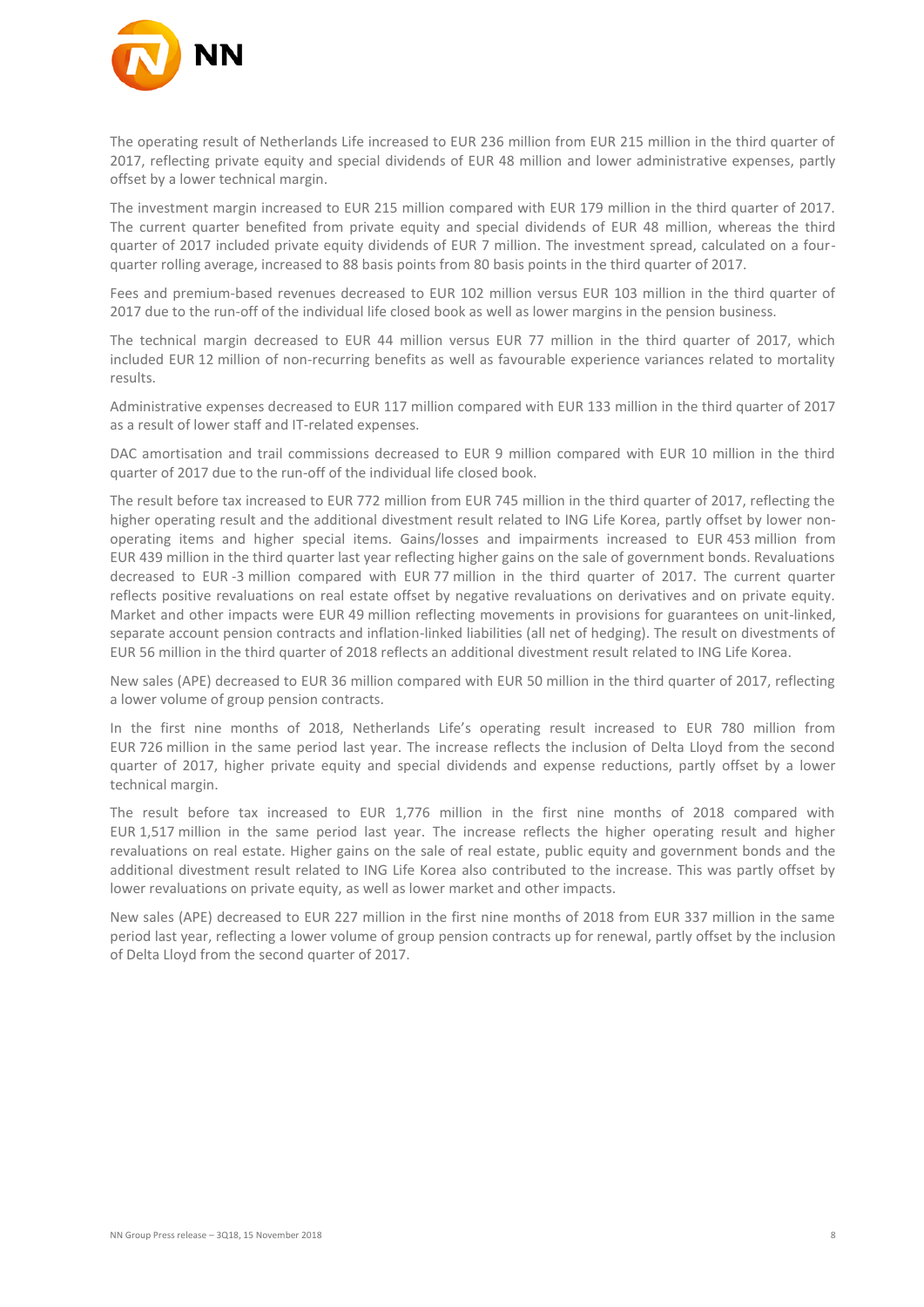

## **Netherlands Non-life**

- Operating result increased to EUR 46 million from EUR 1 million in the third quarter of 2017, reflecting an improved underwriting performance in both D&A and P&C, as well as lower administrative expenses. The current quarter benefited from favourable claims experience and a EUR 5 million private equity dividend
- Combined ratio was 97.1% versus 102.5% in the third quarter of 2017

| In EUR million                                         | 3Q18           | 3Q17           | Change   | 9M18     | 9M17           | Change   |
|--------------------------------------------------------|----------------|----------------|----------|----------|----------------|----------|
| Analysis of results                                    |                |                |          |          |                |          |
| Earned premiums                                        | 741            | 686            | 8.0%     | 2,168    | 1,785          | 21.5%    |
| Investment income                                      | 31             | 24             | 28.0%    | 93       | 84             | 10.6%    |
| Other income                                           | 3              | 1              | 159.6%   | $\Omega$ | $\overline{2}$ | $-96.8%$ |
| <b>Operating income</b>                                | 775            | 711            | 9.0%     | 2,261    | 1,871          | 20.8%    |
| Claims incurred, net of reinsurance                    | 525            | 530            | $-0.9%$  | 1,608    | 1,378          | 16.6%    |
| <b>Acquisition costs</b>                               | 136            | 103            | 32.1%    | 387      | 273            | 41.6%    |
| Administrative expenses                                | 75             | 86             | $-11.9%$ | 233      | 232            | 0.5%     |
| Acquisition costs and administrative expenses          | 211            | 188            | 12.1%    | 620      | 505            | 22.7%    |
| <b>Expenditure</b>                                     | 736            | 718            | 2.5%     | 2,228    | 1,884          | 18.3%    |
| <b>Operating result insurance businesses</b>           | 39             | $-7$           |          | 33       | $-12$          |          |
| Operating result health business and broker businesses | $\overline{7}$ | 8              | $-5.9%$  | 21       | 17             | 25.2%    |
| <b>Total operating result</b>                          | 46             | $\mathbf{1}$   |          | 54       | 5              |          |
| Non-operating items                                    | 5              | 4              | 20.2%    | 17       | 20             | $-16.4%$ |
| of which gains/losses and impairments                  | $\mathbf{1}$   | $\mathbf{1}$   | 6.7%     | 11       | 5              | 128.8%   |
| of which revaluations                                  | $\overline{4}$ | 4              | 22.8%    | 6        | 15             | $-58.1%$ |
| of which market & other impacts                        | $\mathbf{0}$   | 0              |          | $-1$     | 0              |          |
| Special items                                          | $-8$           | $-3$           |          | $-60$    | $-5$           |          |
| Result on divestments                                  | $\Omega$       | $\mathbf 0$    |          | 0        | 0              |          |
| <b>Result before tax</b>                               | 43             | $\overline{2}$ |          | 11       | 20             | $-44.9%$ |
| Taxation                                               | 9              | $-3$           |          | $-1$     | 0              |          |
| Minority interests                                     | 3              | $\overline{2}$ | 72.4%    | 3        | 4              | $-28.4%$ |
| <b>Net result</b>                                      | 30             | 3              |          | 9        | 16             | $-41.8%$ |
| <b>Key figures</b>                                     |                |                |          |          |                |          |
| Gross premium income                                   | 590            | 585            | 0.8%     | 2,530    | 2,026          | 24.8%    |
| Total administrative expenses <sup>11)</sup>           | 94             | 104            | $-9.7%$  | 290      | 280            | 3.5%     |
| Combined ratio <sup>4)5)</sup>                         | 97.1%          | 102.5%         |          | 100.5%   | 102.9%         |          |
| of which Claims ratio <sup>4)5)</sup>                  | 68.7%          | 75.0%          |          | 71.9%    | 74.6%          |          |
| of which Expense ratio <sup>5)</sup>                   | 28.5%          | 27.4%          |          | 28.6%    | 28.3%          |          |
| Net operating ROE <sup>10)</sup>                       | 19.9%          | $-0.0%$        |          | 8.1%     | 0.4%           |          |

| In EUR billion                                    | 3Q18  | <b>2Q18</b> | Change  | 9M18  | 9M17  | Change |
|---------------------------------------------------|-------|-------------|---------|-------|-------|--------|
| Key figures                                       |       |             |         |       |       |        |
| Total insurance provisions                        | 6     |             | $-3.0%$ |       |       | 3.3%   |
| Allocated equity (end of period) <sup>6)10)</sup> | 915   | 920         | $-0.6%$ | 915   | 1.001 | -8.5%  |
| Employees (internal FTEs, end of period)          | 2,802 | 2.609       | 7.4%    | 2,802 | 2.720 | 3.0%   |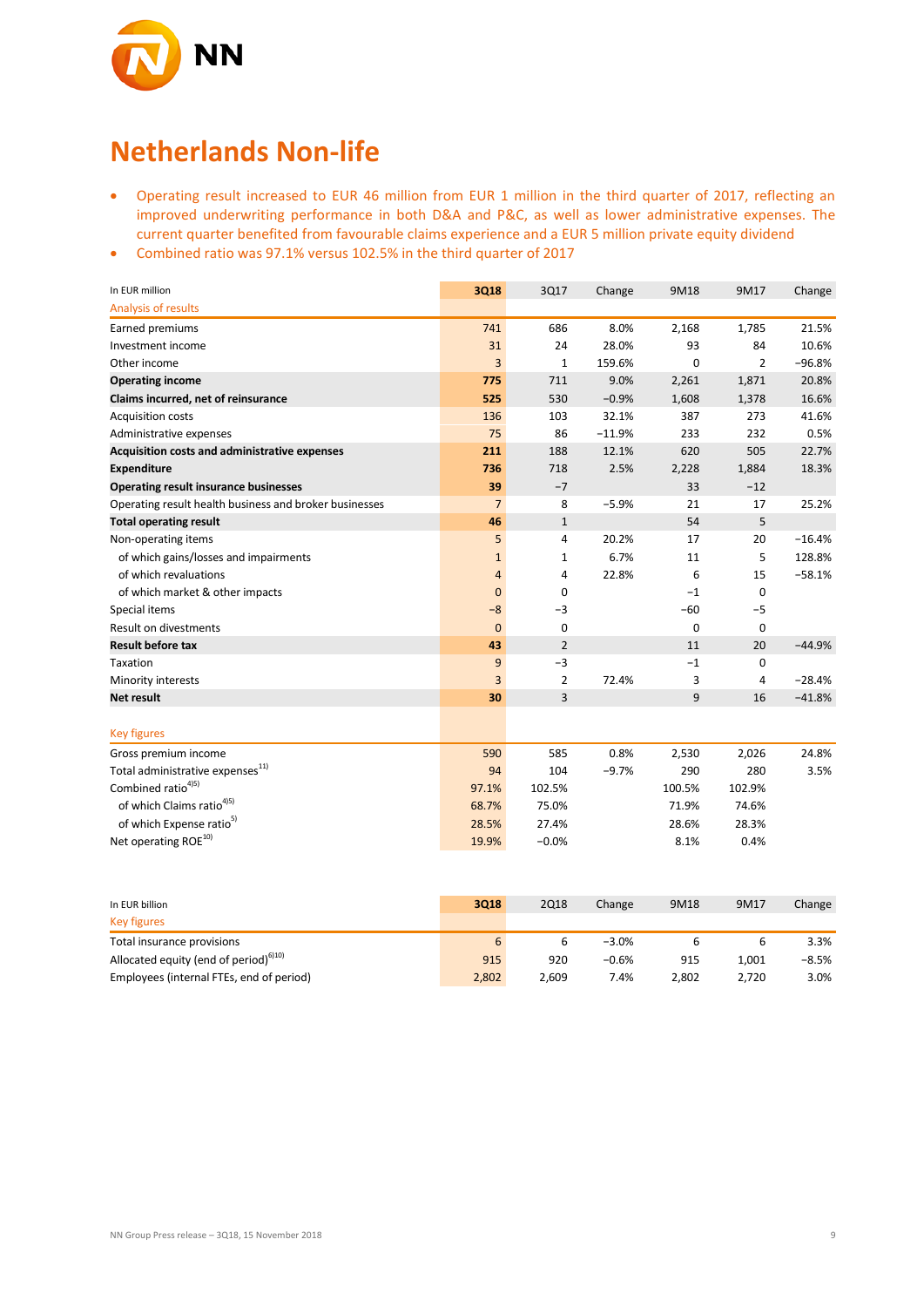

The operating result of Netherlands Non-life increased to EUR 46 million from EUR 1 million in the third quarter of 2017. The increase is mainly driven by an improved underwriting performance in both Disability & Accident and Property & Casualty, as well as lower administrative expenses. The current quarter benefited from favourable claims experience and a EUR 5 million private equity dividend. The combined ratio improved to 97.1% from 102.5% in the third quarter of 2017.

The operating result in Disability & Accident (D&A) improved to EUR 21 million from EUR -12 million in the third quarter of 2017 reflecting favourable claims experience and lower administrative expenses. The D&A combined ratio was 94.3% compared with 105.8% in the third quarter of 2017.

The operating result in Property & Casualty (P&C) increased to EUR 18 million from EUR 5 million in the third quarter of 2017. This reflects an improved underwriting performance, supported by favourable claims experience in the main lines of business and lower administrative expenses. The P&C combined ratio improved to 98.6% from 100.8% in the third quarter of 2017.

Administrative expenses decreased to EUR 75 million from EUR 86 million in the third quarter of 2017 reflecting the synergy benefits from the integration of Delta Lloyd and expense reductions.

The operating result of the broker business was EUR 7 million versus EUR 8 million in the third quarter of 2017.

The result before tax of Netherlands Non-life increased to EUR 43 million from EUR 2 million in the third quarter of 2017. The increase reflects the higher operating result, partly offset by higher special items reflecting restructuring expenses.

In the first nine months of 2018, the operating result of Netherlands Non-life increased to EUR 54 million from EUR 5 million in the same period last year. The first nine months of 2018 included the EUR 56 million impact of the January storm, while the first nine months of 2017 included the EUR 40 million impact of the strengthening of insurance liabilities for bodily injury claims. Excluding these items the increase was mainly driven by an improved underwriting performance in P&C and D&A, expense reductions and the inclusion of Delta Lloyd from the second quarter of 2017.

The result before tax for the first nine months of 2018 decreased to EUR 11 million from EUR 20 million in the same period of 2017. The decrease is mainly due to the impact of special items related to restructuring expenses and a charge related to the agreement with Van Ameyde to insource claims handling activities, partly compensated by the higher operating result.

The combined ratio for the first nine months of 2018 was 100.5% compared with 102.9% in the same period last year. Excluding the impact of the January storm and the strengthening of insurance liabilities, the combined ratio for the first nine months of 2018 improved to 97.9% from 100.7% in the same period last year.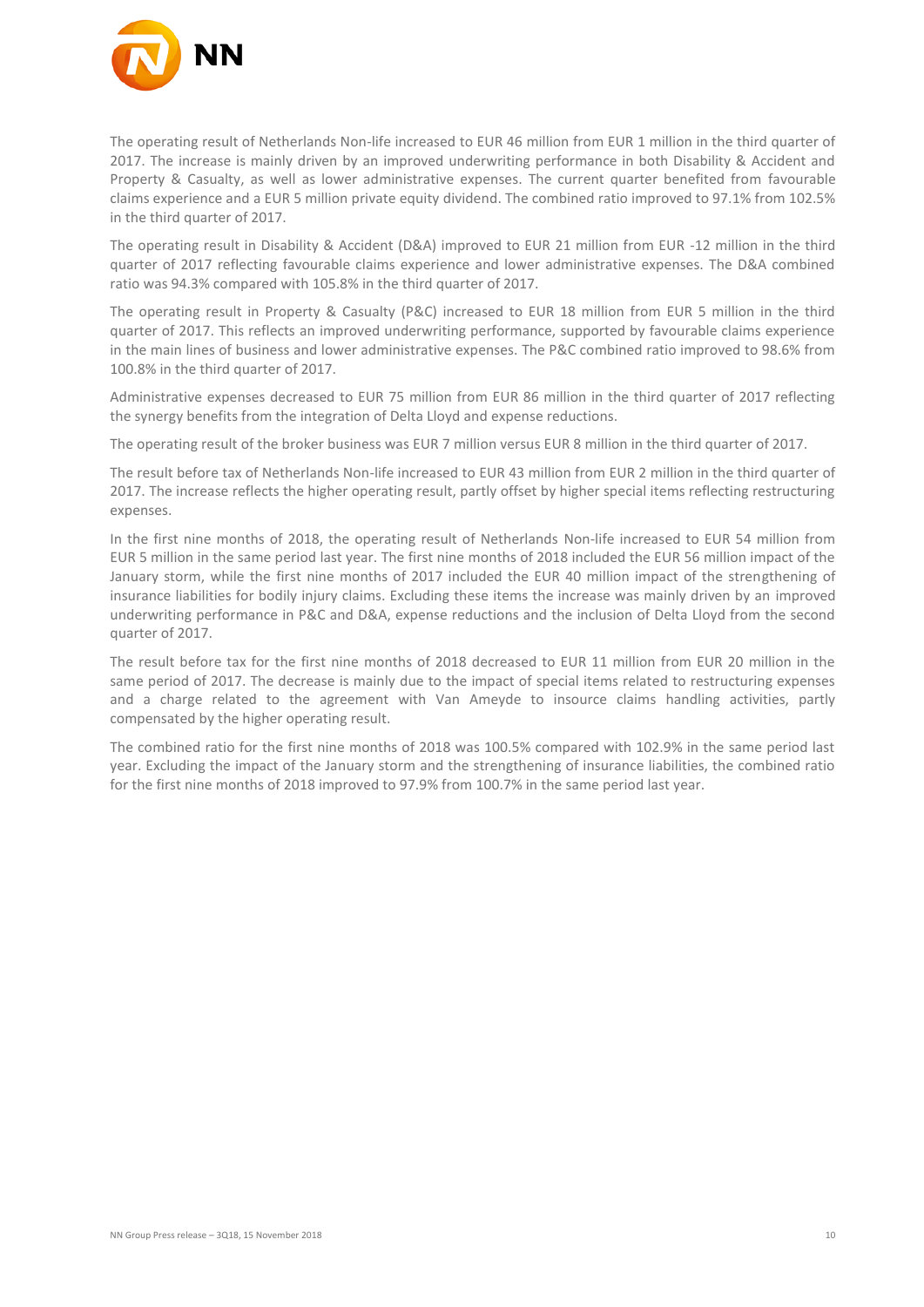

## **Insurance Europe**

- Operating result decreased to EUR 65 million from EUR 77 million in the third quarter of 2017, which included EUR 5 million of non-recurring benefits related to the life business in Greece; the decrease was also due to a lower investment margin
- New sales (APE) were EUR 129 million, down 0.7% from the third quarter of 2017 at constant currencies

| In EUR million                                                            | 3Q18           | 3Q17        | Change   | 9M18        | 9M17           | Change   |
|---------------------------------------------------------------------------|----------------|-------------|----------|-------------|----------------|----------|
| Analysis of results                                                       |                |             |          |             |                |          |
| Investment margin                                                         | 17             | 23          | $-28.8%$ | 63          | 62             | 2.4%     |
| Fees and premium-based revenues                                           | 171            | 181         | $-5.0%$  | 526         | 503            | 4.5%     |
| Technical margin                                                          | 59             | 50          | 18.1%    | 160         | 143            | 11.7%    |
| Operating income non-modelled business                                    | $\overline{0}$ | 1           | $-78.3%$ | $1\,$       | $\overline{2}$ | $-52.6%$ |
| <b>Operating income Life Insurance</b>                                    | 247            | 255         | $-2.9%$  | 750         | 710            | 5.6%     |
| Administrative expenses                                                   | 101            | 97          | 4.5%     | 299         | 278            | 7.6%     |
| DAC amortisation and trail commissions                                    | 80             | 81          | $-2.0%$  | 247         | 240            | 2.9%     |
| <b>Expenses Life Insurance</b>                                            | 181            | 178         | 1.5%     | 546         | 518            | 5.4%     |
| <b>Operating result Life Insurance</b>                                    | 66             | 76          | $-13.3%$ | 204         | 192            | 6.1%     |
| <b>Operating result Non-life</b>                                          | $-1$           | 0           |          | $-4$        | 0              |          |
| <b>Operating result</b>                                                   | 65             | 77          | $-14.7%$ | 200         | 192            | 3.9%     |
| Non-operating items                                                       | 19             | $-9$        |          | 30          | 42             | $-28.9%$ |
| of which gains/losses and impairments                                     | 3              | $-12$       |          | 14          | 28             | $-52.1%$ |
| of which revaluations                                                     | 16             | 5           | 229.3%   | 21          | 15             | 38.1%    |
| of which market & other impacts                                           | $\mathbf{0}$   | $-2$        |          | $-5$        | $-2$           |          |
| Special items                                                             | $-6$           | $-3$        |          | $-19$       | $-11$          |          |
| <b>Result on divestments</b>                                              | $\mathbf{0}$   | $\mathbf 0$ |          | $\mathbf 0$ | $\mathbf 0$    |          |
| <b>Result before tax</b>                                                  | 78             | 64          | 22.1%    | 210         | 222            | $-5.4%$  |
| Taxation                                                                  | 20             | 18          | 7.6%     | 49          | 44             | 12.4%    |
| Minority interests                                                        | $\overline{0}$ | $\mathbf 0$ |          | $\mathbf 0$ | 0              |          |
| Net result                                                                | 59             | 46          | 27.8%    | 161         | 179            | $-9.8%$  |
|                                                                           |                |             |          |             |                |          |
| <b>New business</b>                                                       |                |             |          |             |                |          |
| Single premiums                                                           | 213            | 269         | $-20.6%$ | 806         | 918            | $-12.2%$ |
| Regular premiums                                                          | 107            | 114         | $-5.9%$  | 381         | 394            | $-3.5%$  |
| New sales life insurance (APE)                                            | 129            | 141         | $-8.7%$  | 461         | 486            | $-5.1%$  |
|                                                                           |                |             |          |             |                |          |
| <b>Key figures</b>                                                        |                |             |          |             |                |          |
| Gross premium income                                                      | 673            | 699         | $-3.7%$  | 2,169       | 2,072          | 4.7%     |
| Total administrative expenses (Life & Non-life)                           | 105            | 100         | 5.6%     | 312         | 286            | 9.0%     |
| Cost/income ratio (Administrative expenses/Operating income)              | 41.2%          | 38.2%       |          | 40.4%       | 39.3%          |          |
| Investment margin/Life general account invested assets (bps) <sup>7</sup> | 49             | 50          |          |             |                |          |
| Net operating ROE <sup>10)</sup>                                          | 10.6%          | 11.4%       |          | 10.6%       | 9.9%           |          |

| In EUR billion                                        | 3Q18           | <b>2Q18</b> | Change  | 9M18  | 9M17  | Change   |
|-------------------------------------------------------|----------------|-------------|---------|-------|-------|----------|
| <b>Key figures</b>                                    |                |             |         |       |       |          |
| Life general account invested assets                  | 18             | 19          | $-1.1%$ | 18    | 19    | $-4.1%$  |
| Total provisions for insurance & investment contracts | 25             | 25          | $-0.3%$ | 25    | 26    | $-0.9%$  |
| of which for risk policyholder                        | 7 <sup>1</sup> |             | 2.8%    |       |       | 7.4%     |
| Assets under management pensions <sup>12)</sup>       | 19             | 18          | 4.6%    | 19    | 19    | $-0.6%$  |
| Allocated equity (end of period) <sup>6)10)</sup>     | 2,273          | 2.328       | $-2.3%$ | 2,273 | 2.500 | $-9.0%$  |
| Employees (internal FTEs, end of period)              | 4,558          | 4.518       | 0.9%    | 4.558 | 4.599 | $-0.9\%$ |

Note: For data in constant currencies, refer to the 'NN Group Financial Supplement: 2.4.1 Analysis of results: Insurance Europe – Excluding currency effects'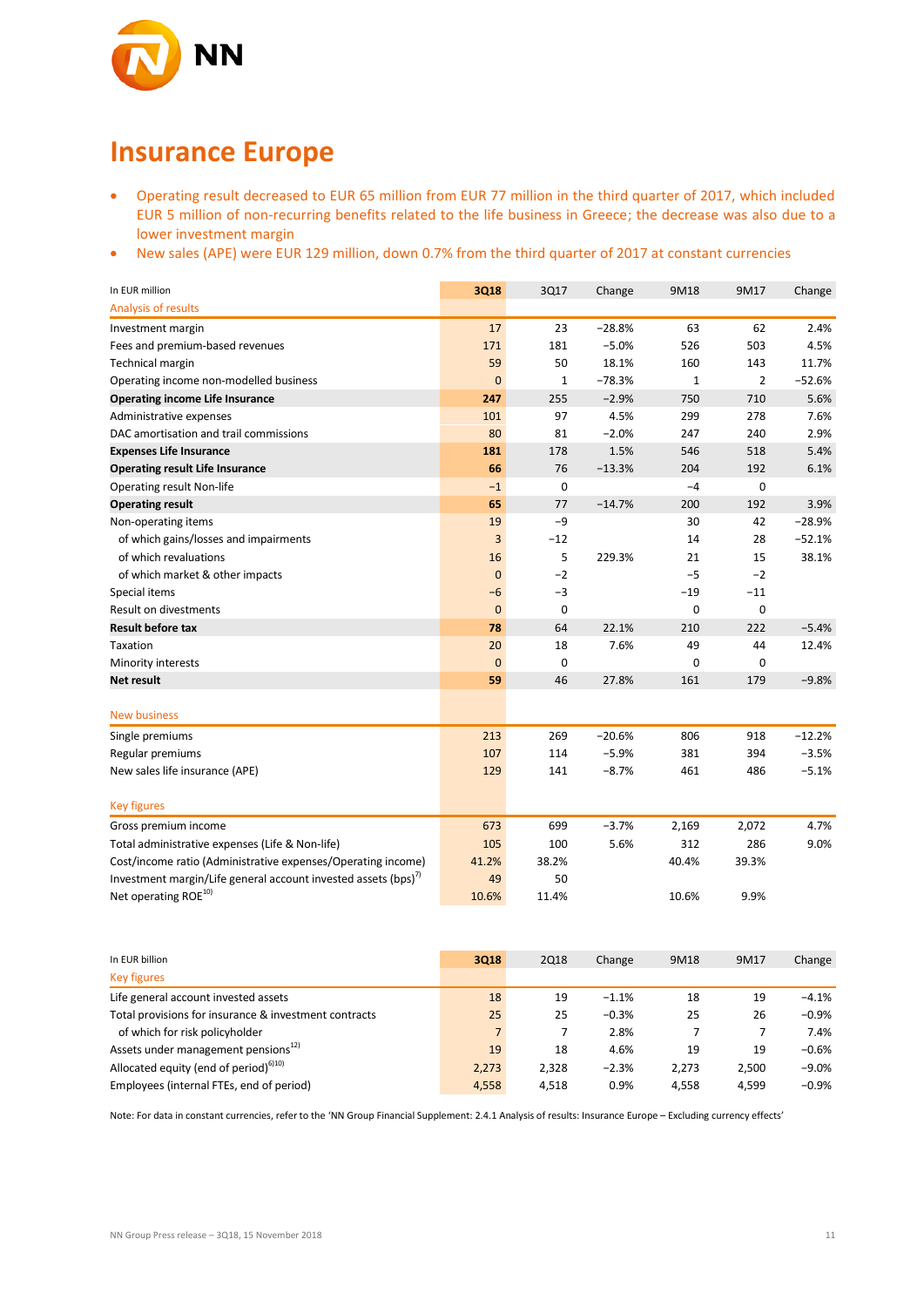

The operating result of Insurance Europe decreased to EUR 65 million from EUR 77 million in the third quarter of 2017, which included EUR 5 million of non-recurring benefits related to the life business in Greece. The decrease was also due to a lower investment margin, lower fees and premium-based revenues and higher administrative expenses, partly offset by a higher technical margin.

The investment margin decreased to EUR 17 million from EUR 23 million in the third quarter of 2017, which included higher dividends in Belgium.

Fees and premium-based revenues declined to EUR 171 million from EUR 181 million in the third quarter of 2017, which included EUR 5 million of non-recurring benefits related to the life business in Greece. The current quarter reflects EUR 5 million lower fees in Turkey due to currency impacts and adverse economic conditions, as well as the sale of Luxembourg in October 2017, partly offset by higher fees on portfolio growth.

The technical margin increased to EUR 59 million from EUR 50 million in the third quarter of 2017 driven by favourable morbidity experience in Belgium and Poland.

Administrative expenses increased to EUR 101 million from EUR 97 million reflecting higher project and IT-related expenses.

DAC amortisation and trail commissions were broadly stable at EUR 80 million.

The result before tax increased to EUR 78 million from EUR 64 million in the third quarter of 2017, which included EUR 10 million impairments on corporate loans, whereas the current quarter is supported by positive revaluations of real estate. This was partly offset by the lower operating result.

New sales (APE) decreased to EUR 129 million from EUR 141 million in the third quarter of 2017, reflecting currency impacts in Turkey as well as the sale of NN Life Luxembourg in October 2017.

In the first nine months of 2018, the operating result of Insurance Europe increased to EUR 200 million from EUR 192 million in the same period of 2017, mainly driven by a higher technical margin and the inclusion of Delta Lloyd Belgium from the second quarter of 2017, partly offset by higher administrative expenses.

The result before tax in the first nine months of 2018 decreased to EUR 210 million from EUR 222 million in the same period of 2017, reflecting lower gains on the sale of bonds and equity investments and higher special items due to the integration in Belgium, partly offset by the higher operating result.

New sales (APE) in the first nine months of 2018 decreased to EUR 461 million from EUR 486 million in the same period of 2017. The decrease is mainly due to lower sales of savings products in Greece, the sale of NN Life Luxembourg in October 2017 and currency impacts in Turkey. This was partly offset by the inclusion of Delta Lloyd Belgium from the second quarter of 2017.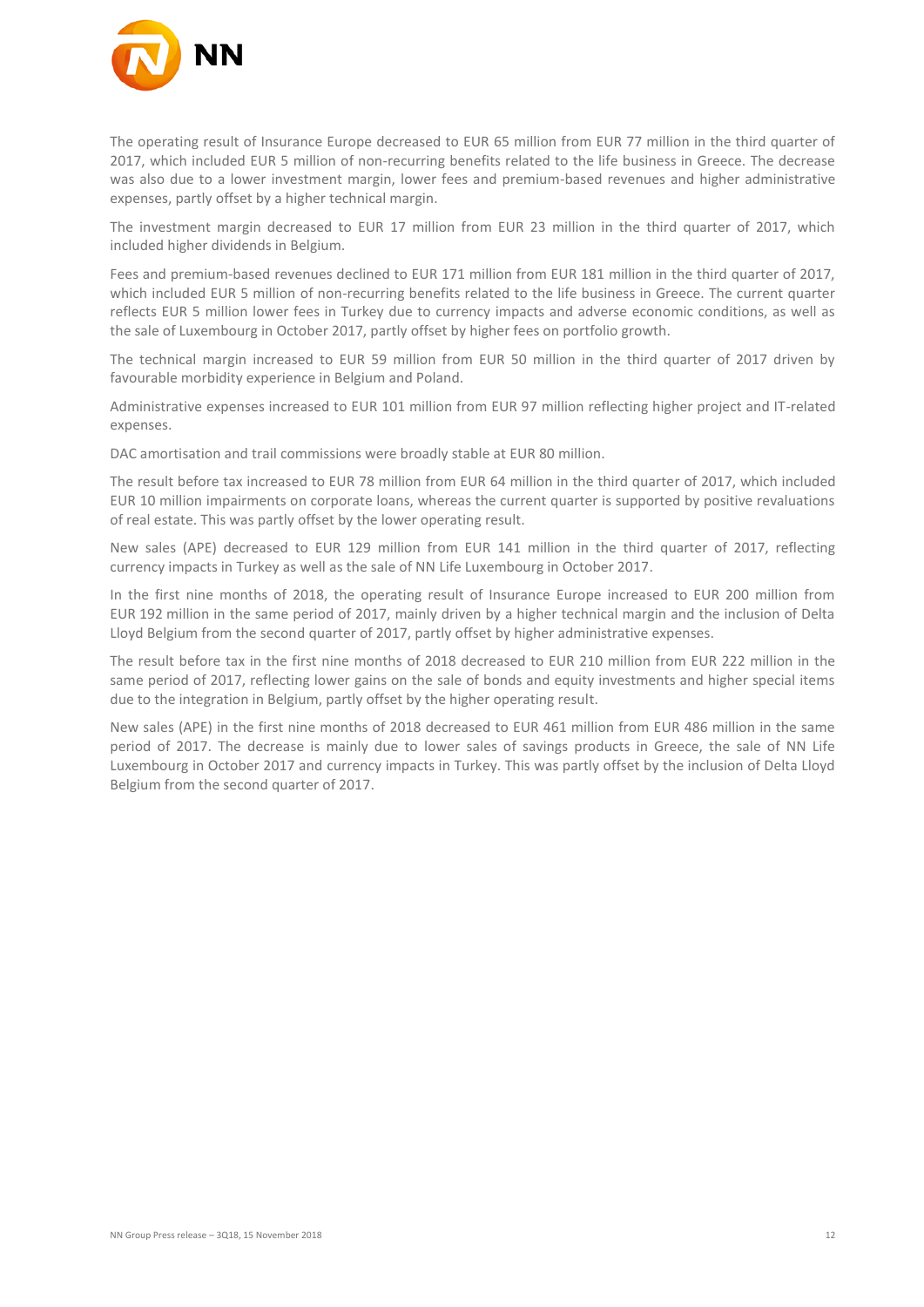

# **Japan Life**

- Operating result was EUR 45 million, down 14.6% from the third quarter of 2017, excluding currency effects, reflecting higher DAC amortisation, partially offset by higher fees and premium-based revenues
- New sales (APE) were EUR 164 million, down 20.0% from the third quarter of 2017, excluding currency effects

| In EUR million                                               | 3Q18           | 3Q17        | Change   | 9M18        | 9M17        | Change   |
|--------------------------------------------------------------|----------------|-------------|----------|-------------|-------------|----------|
| Analysis of results                                          |                |             |          |             |             |          |
| Investment margin                                            | $-1$           | $-1$        |          | $-7$        | $-5$        |          |
| Fees and premium-based revenues                              | 157            | 154         | 2.5%     | 475         | 482         | $-1.4%$  |
| Technical margin                                             | $\mathbf 0$    | 0           |          | $-2$        | 14          |          |
| Operating income non-modelled business                       | 0              | 0           |          | $\mathbf 0$ | $\mathbf 0$ |          |
| <b>Operating income</b>                                      | 156            | 152         | 2.4%     | 466         | 491         | $-5.0%$  |
| Administrative expenses                                      | 35             | 35          | $-1.6%$  | 100         | 103         | $-3.1%$  |
| DAC amortisation and trail commissions                       | 76             | 65          | 17.8%    | 229         | 213         | 7.3%     |
| <b>Expenses</b>                                              | 111            | 100         | 10.9%    | 328         | 316         | 3.9%     |
| <b>Operating result</b>                                      | 45             | 52          | $-14.2%$ | 138         | 175         | $-21.1%$ |
| Non-operating items                                          | $-3$           | $-3$        |          | $-16$       | $-7$        |          |
| of which gains/losses and impairments                        | $\mathbf{0}$   | $\mathbf 0$ |          | $-3$        | 8           |          |
| of which revaluations                                        | $-3$           | $-3$        |          | $-14$       | $-15$       |          |
| of which market & other impacts                              | $\mathbf 0$    | 0           |          | $\mathbf 0$ | $\mathbf 0$ |          |
| Special items                                                | $-1$           | 0           |          | $-2$        | 0           |          |
| Result on divestments                                        | $\mathbf{0}$   | 0           |          | 0           | $\mathbf 0$ |          |
| <b>Result before tax</b>                                     | 40             | 49          | $-17.9%$ | 119         | 167         | $-28.6%$ |
| Taxation                                                     | 14             | 14          | 4.7%     | 34          | 47          | $-28.6%$ |
| Minority interests                                           | $\overline{0}$ | 0           |          | $\mathbf 0$ | $\mathbf 0$ |          |
| Net result                                                   | 26             | 35          | $-26.8%$ | 86          | 120         | $-28.6%$ |
|                                                              |                |             |          |             |             |          |
| <b>New business</b>                                          |                |             |          |             |             |          |
| Single premiums                                              | $\mathbf 0$    | 0           |          | $\mathbf 0$ | 0           |          |
| Regular premiums                                             | 164            | 203         | $-19.6%$ | 544         | 590         | $-7.8%$  |
| New sales life insurance (APE)                               | 164            | 203         | $-19.6%$ | 544         | 590         | $-7.8%$  |
|                                                              |                |             |          |             |             |          |
| <b>Key figures</b>                                           |                |             |          |             |             |          |
| Gross premium income                                         | 956            | 904         | 5.7%     | 2,831       | 2,780       | 1.8%     |
| Total administrative expenses                                | 35             | 35          | $-1.6%$  | 100         | 103         | $-3.1%$  |
| Cost/income ratio (Administrative expenses/Operating income) | 22.3%          | 23.2%       |          | 21.4%       | 21.0%       |          |
| Net operating ROE <sup>10)13)</sup>                          | 7.9%           | 9.6%        |          | 7.6%        | 10.4%       |          |

| In EUR billion                                        | 3018     | <b>2Q18</b> | Change  | 9M18  | 9M17  | Change |
|-------------------------------------------------------|----------|-------------|---------|-------|-------|--------|
| <b>Key figures</b>                                    |          |             |         |       |       |        |
| Life general account invested assets                  | 16       | 15          | 1.8%    | 16    | 14    | 10.3%  |
| Total provisions for insurance & investment contracts | 14       | 14          | 0.6%    | 14    | 13    | 11.8%  |
| of which for risk policyholder                        | $\Omega$ | 0           | 0.6%    | 0     | 0     | 5.9%   |
| Allocated equity (end of period) <sup>6)10)13)</sup>  | 2.124    | 2.265       | $-6.2%$ | 2.124 | 2.121 | 0.1%   |
| Employees (internal FTEs, end of period)              | 830      | 839         | $-1.1%$ | 830   | 804   | 3.2%   |

Note: For data in constant currencies, refer to the 'NN Group Financial Supplement: 2.5.1 Analysis of results: Japan Life – Excluding currency effects'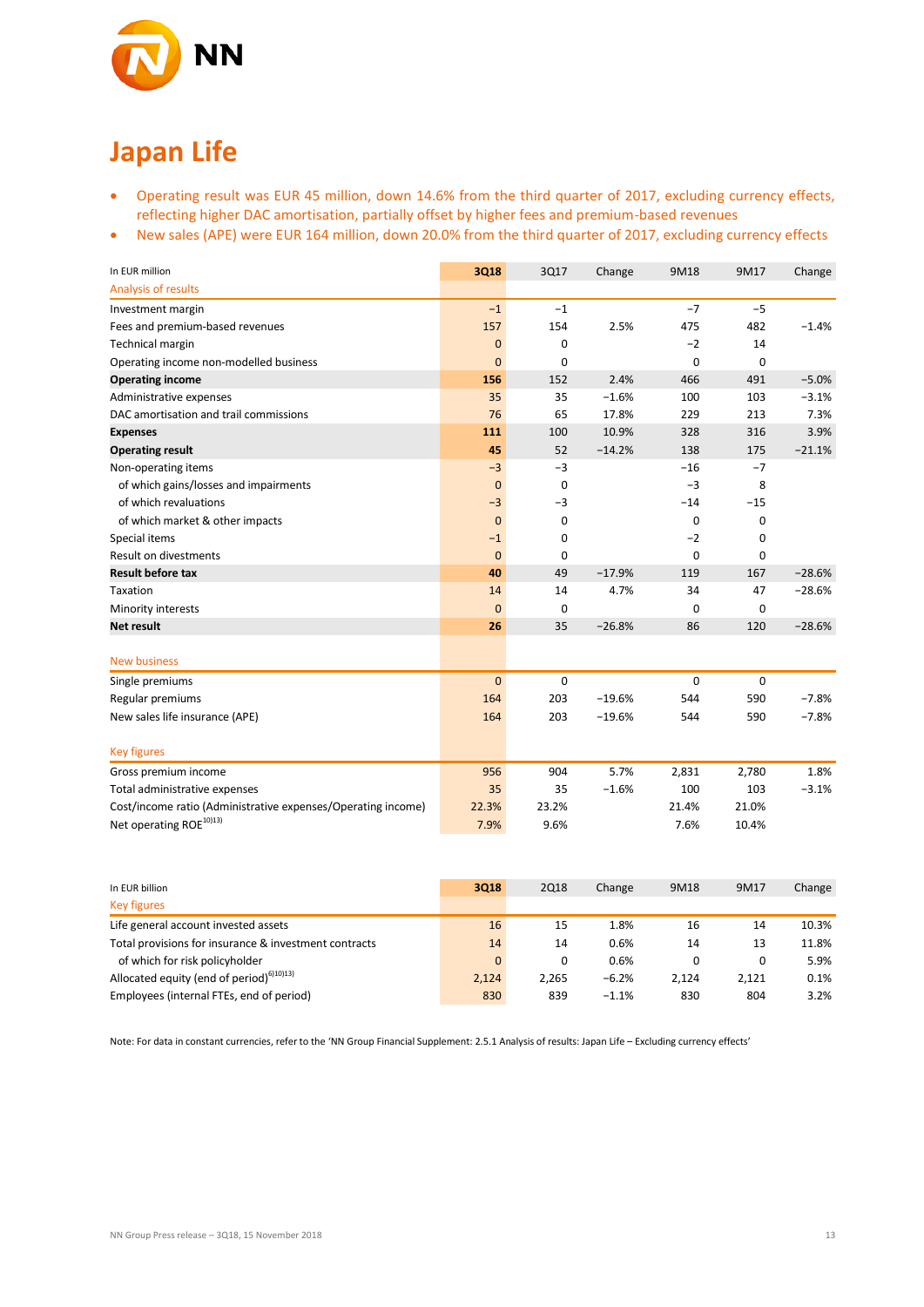

The operating result of Japan Life was EUR 45 million, down 14.6% from the third quarter of 2017, excluding currency effects, reflecting higher DAC amortisation on surrenders, partially offset by higher fees and premiumbased revenues.

Fees and premium-based revenues were EUR 157 million, up 2.1% from the third quarter of 2017, excluding currency effects, driven by higher in-force volumes.

The technical margin was broadly stable compared with the third quarter of 2017.

Administrative expenses were stable at EUR 35 million.

DAC amortisation and trail commissions were EUR 76 million, up 17.3% from the third quarter of 2017, excluding currency effects, reflecting higher DAC amortisation on surrenders.

The result before tax was EUR 40 million, down 18.4% from the third quarter of 2017, at constant currencies, reflecting the lower operating result.

New sales (APE) were EUR 164 million, down 20.0% from the third quarter of 2017, excluding currency effects, reflecting increased competition in the COLI market.

In the first nine months of 2018, the operating result of Japan Life was EUR 138 million, down 17.0% compared with the same period last year, excluding currency effects. The decrease was due to lower mortality and surrender results including the impact of DAC amortisation, partially offset by an increase in fees and premium-based revenues due to larger in-force volumes.

The result before tax for the first nine months of 2018 was EUR 119 million, down 24.9% at constant currencies compared with the same period of 2017, due to the lower operating result and lower non-operating items.

New sales (APE) for the first nine months of 2018 were EUR 544 million, down 3.4% from 2017 at constant currencies, due to increasing competition, partly offset by higher sales through the Sumitomo partnership which started in April 2017.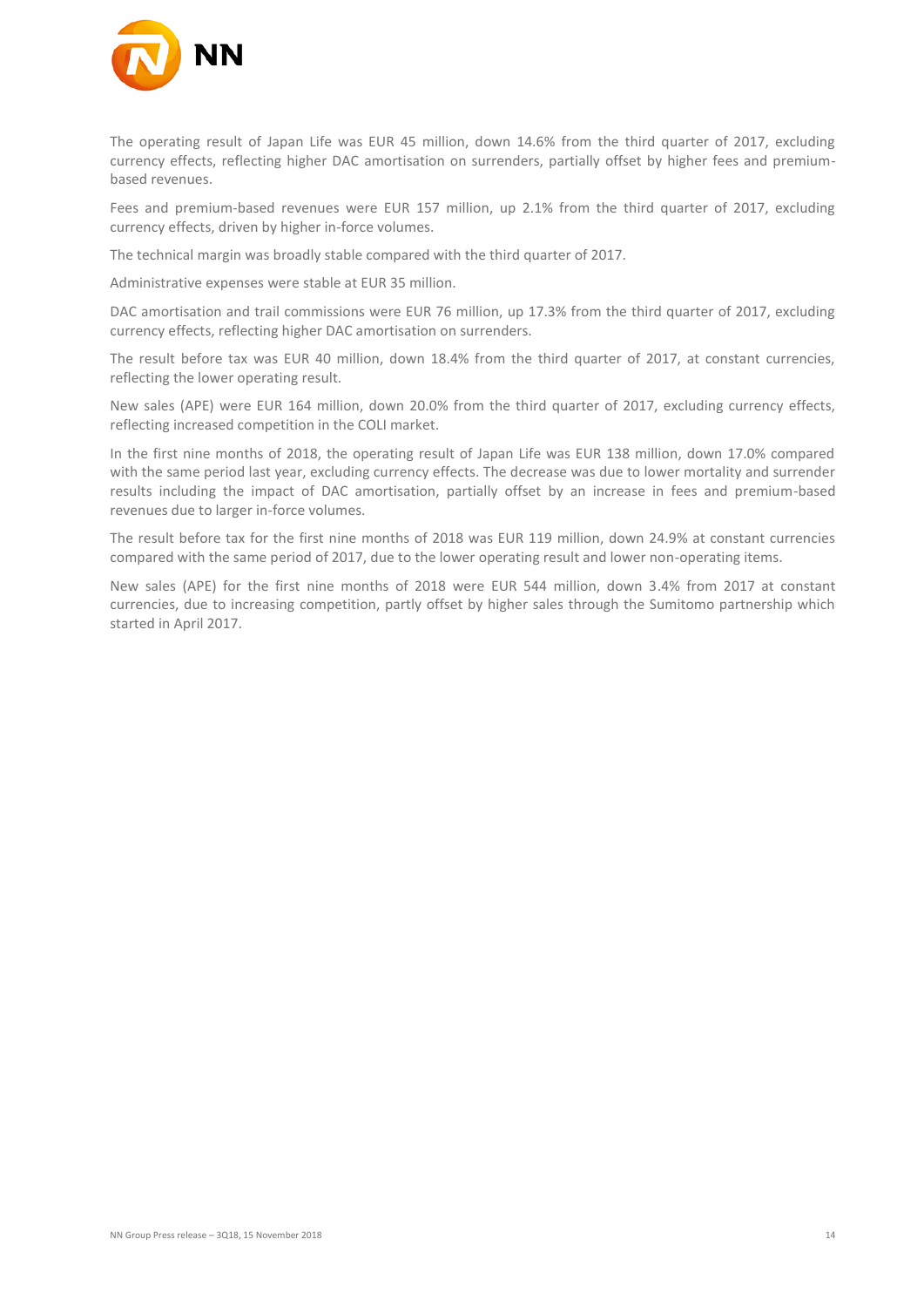

## **Asset Management**

- Total Assets under Management (AuM) decreased to EUR 238 billion compared with EUR 240 billion at the end of the second quarter of 2018
- Operating result decreased to EUR 43 million from EUR 45 million in the third quarter of 2017 due to lower fees, partly compensated by expense reductions

| In EUR million                                               | 3Q18         | 3Q17        | Change  | 9M18        | 9M17        | Change  |
|--------------------------------------------------------------|--------------|-------------|---------|-------------|-------------|---------|
| Analysis of results                                          |              |             |         |             |             |         |
| Investment income                                            | $\mathbf{0}$ | $\mathbf 0$ |         | $-1$        | $\mathbf 0$ |         |
| Fees                                                         | 129          | 134         | $-4.2%$ | 385         | 387         | $-0.5%$ |
| <b>Operating income</b>                                      | 128          | 134         | $-4.4%$ | 384         | 387         | $-0.7%$ |
| <b>Administrative expenses</b>                               | 86           | 89          | $-3.8%$ | 259         | 271         | $-4.4%$ |
| <b>Operating result</b>                                      | 43           | 45          | $-5.8%$ | 125         | 115         | 8.1%    |
| Non-operating items                                          | $\mathbf{0}$ | $\Omega$    |         | $\Omega$    | $\Omega$    |         |
| of which gains/losses and impairments                        | $\mathbf{0}$ | 0           |         | 0           | 0           |         |
| of which revaluations                                        | $\mathbf{0}$ | $\Omega$    |         | 0           | 0           |         |
| of which market & other impacts                              | $\mathbf{0}$ | $\Omega$    |         | $\mathbf 0$ | 0           |         |
| Special items                                                | $-1$         | $-2$        |         | $-17$       | $-7$        |         |
| Result on divestments                                        | $\mathbf{0}$ | $\mathbf 0$ |         | $\mathbf 0$ | 0           |         |
| <b>Result before tax</b>                                     | 42           | 43          | $-2.4%$ | 108         | 108         | $-0.1%$ |
| Taxation                                                     | 10           | 9           | 15.1%   | 25          | 26          | $-3.3%$ |
| Minority interests                                           | $\mathbf{0}$ | 0           |         | $\mathbf 0$ | 0           |         |
| <b>Net result</b>                                            | 32           | 34          | $-6.8%$ | 83          | 82          | 1.0%    |
|                                                              |              |             |         |             |             |         |
| <b>Key figures</b>                                           |              |             |         |             |             |         |
| Total administrative expenses                                | 86           | 89          | $-3.8%$ | 259         | 271         | $-4.4%$ |
| Cost/income ratio (Administrative expenses/Operating income) | 66.8%        | 66.3%       |         | 67.5%       | 70.2%       |         |
| Fees/average Assets under Management (in bps)                | 22           | 22          |         | 21          | 23          |         |
| Net operating ROE <sup>10)</sup>                             | 30.9%        | 30.4%       |         | 29.0%       | 26.5%       |         |

| In EUR billion                                    | 3Q18         | <b>2Q18</b>    | Change  | 9M18  | 9M17        | Change   |
|---------------------------------------------------|--------------|----------------|---------|-------|-------------|----------|
|                                                   |              |                |         |       |             |          |
| <b>Key figures</b>                                |              |                |         |       |             |          |
| Assets under Management                           | 238          | 240            | $-0.7%$ | 238   | 244         | $-2.4%$  |
| Allocated equity (end of period) <sup>6)10)</sup> | 409          | 427            | $-4.2%$ | 409   | 453         | $-9.6%$  |
| Employees (internal FTEs, end of period)          | 1,030        | 1,066          | $-3.4%$ | 1,030 | 1,185       | $-13.0%$ |
| In EUR billion                                    |              |                |         |       |             |          |
| AuM roll-forward                                  |              |                |         |       |             |          |
| <b>Beginning of period</b>                        | 240          | 240            | $-0.2%$ | 246   | 195         | 26.5%    |
| Net inflow                                        | $-1$         | $-3$           |         | $-6$  | $\mathbf 0$ |          |
| Acquisition / Divestments                         | $\mathbf{0}$ | 0              |         | $-3$  | 52          |          |
| Market performance (incl. FX impact) and Other    | $\mathbf{0}$ | $\overline{2}$ |         | 1     | $-3$        |          |
| <b>End of period</b>                              | 238          | 240            | $-0.7%$ | 238   | 244         | $-2.4%$  |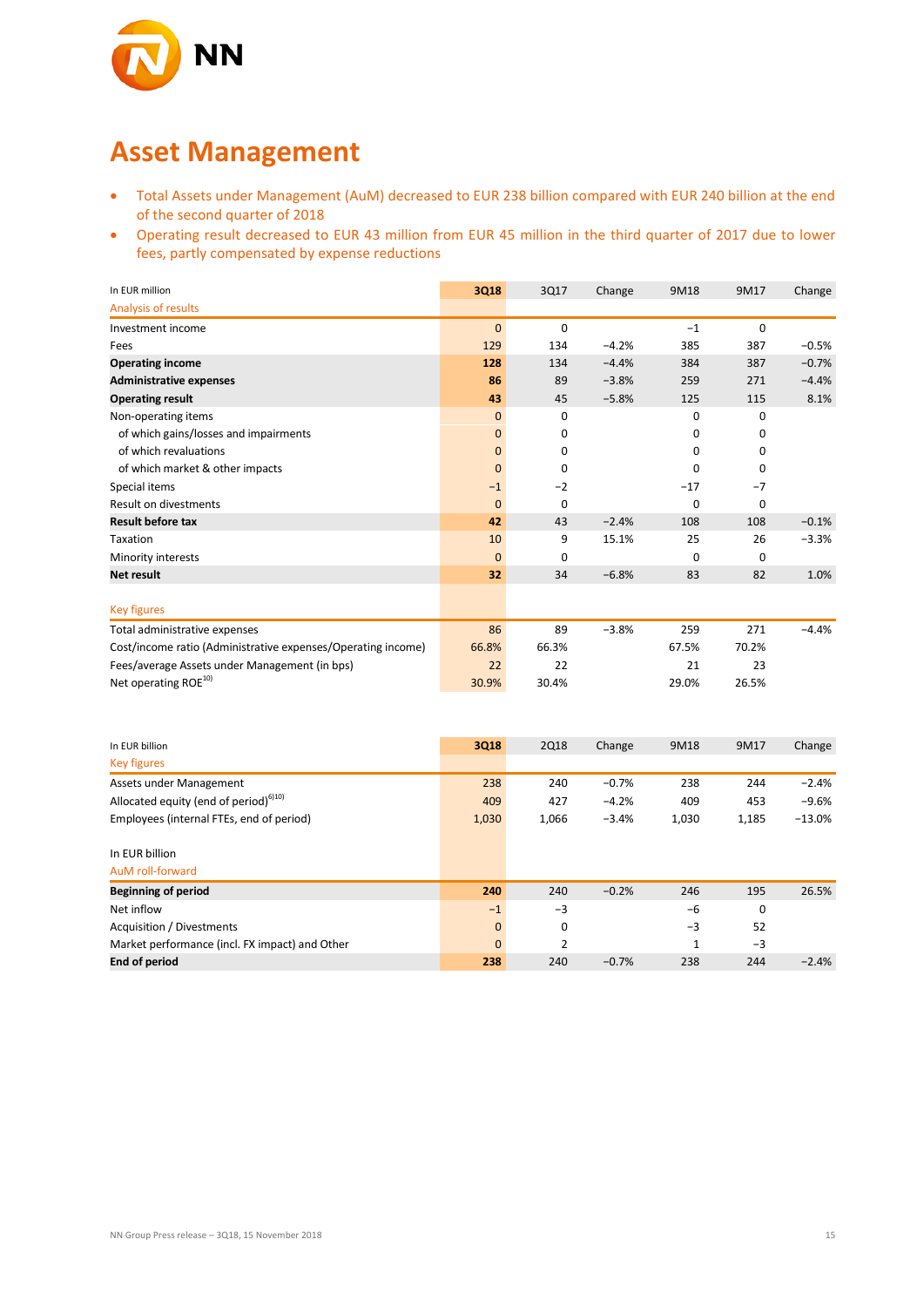

Total Assets under Management (AuM) at Asset Management decreased to EUR 238 billion at the end of the third quarter of 2018 from EUR 240 billion at the end of the second quarter of 2018, due to net outflows of EUR 1.4 billion in Proprietary and Other Affiliates, and negative market performance of EUR 0.3 billion.

The operating result decreased to EUR 43 million from EUR 45 million in the third quarter of 2017, due to lower fees, partly compensated by expense reductions.

Fees were EUR 129 million, down from EUR 134 million in the third quarter of 2017, reflecting lower average AuM, a change in the asset mix and fee pressure.

Administrative expenses decreased to EUR 86 million from EUR 89 million in the third quarter of 2017, driven by the synergy benefits from the integration of Delta Lloyd Asset Management, as well as expense reductions.

The result before tax decreased to EUR 42 million compared with EUR 43 million in the third quarter of 2017, due to the lower operating result, partly compensated by lower special items reflecting restructuring expenses.

In the first nine months of 2018, the operating result increased to EUR 125 million from EUR 115 million in the same period of 2017, mainly driven by lower administrative expenses.

The result before tax for the first nine months of 2018 was EUR 108 million, in line with the same period of 2017, as the higher operating result was offset by higher special items reflecting restructuring expenses.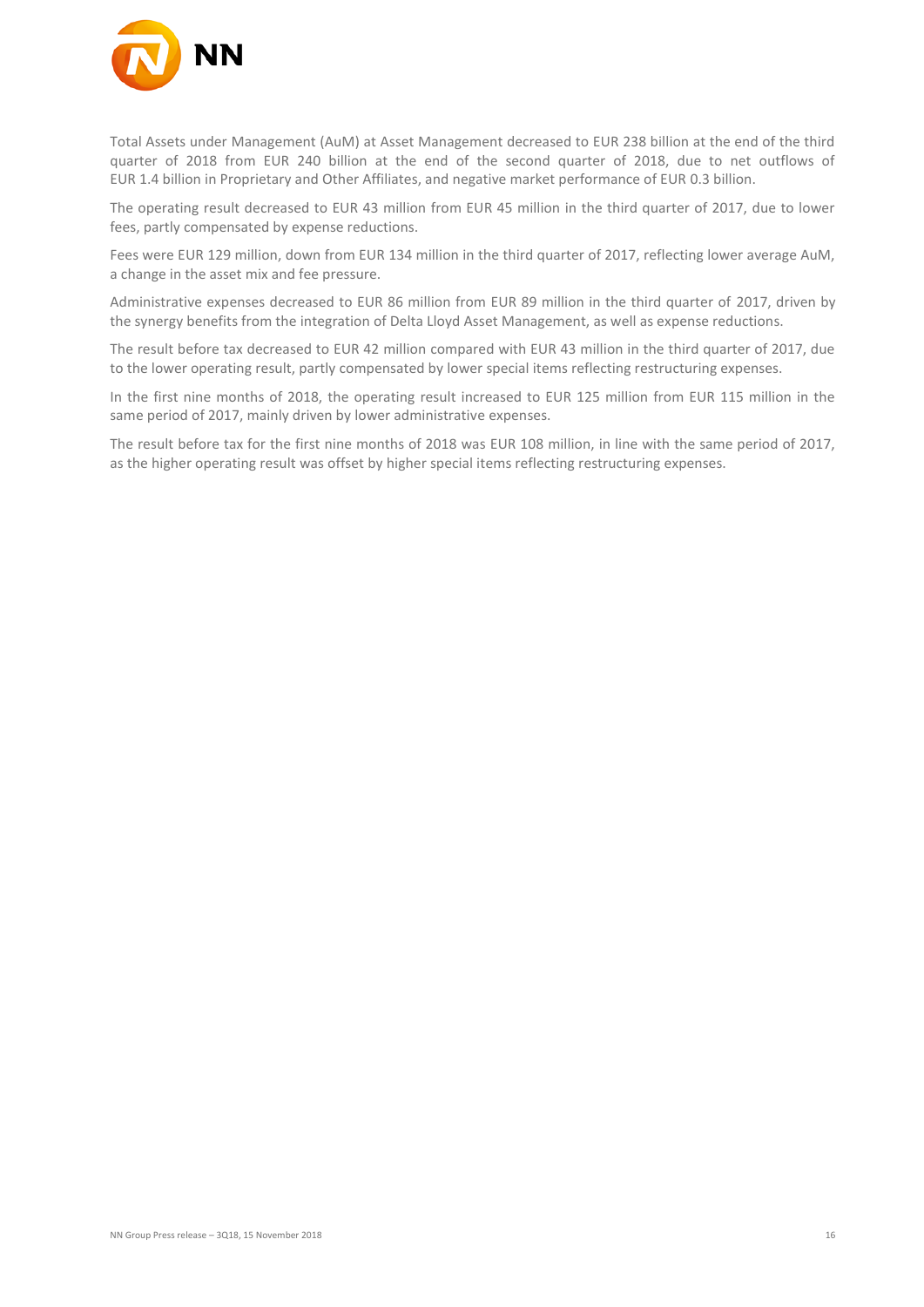

## **Other**

- Operating result decreased to EUR 28 million from EUR 41 million in the third quarter of 2017, which included a total of EUR 38 million non-recurring benefits versus EUR 14 million in the current quarter
- Operating result of the reinsurance business was EUR 19 million, reflecting positive hedge-related results as well as improved underwriting results
- Operating result of the banking business decreased to EUR 33 million from EUR 35 million in the third quarter of 2017, mainly reflecting continuing pressure on the interest margin, partly compensated by lower administrative expenses

| In EUR million                                    | <b>3Q18</b>    | 3Q17        | Change   | 9M18   | 9M17        | Change   |
|---------------------------------------------------|----------------|-------------|----------|--------|-------------|----------|
| Analysis of results                               |                |             |          |        |             |          |
| Interest on hybrids and debt $^{14)}$             | $-27$          | $-35$       |          | $-81$  | -99         |          |
| Investment income and fees                        | 25             | 39          | $-36.1%$ | 72     | 73          | $-1.9%$  |
| Holding expenses                                  | $-37$          | $-37$       |          | $-108$ | $-92$       |          |
| Amortisation of intangible assets                 | $\mathbf{0}$   | $\mathbf 0$ |          | $-1$   | $-1$        |          |
| <b>Holding result</b>                             | $-40$          | $-34$       |          | $-118$ | $-119$      |          |
| Operating result reinsurance business             | 19             | 21          | $-11.1%$ | $-14$  | 35          |          |
| Operating result banking business                 | 33             | 35          | $-4.6%$  | 100    | 92          | 8.7%     |
| Other results                                     | 16             | 19          | $-16.3%$ | 18     | 21          | $-11.0%$ |
| <b>Operating result</b>                           | 28             | 41          | $-31.9%$ | $-13$  | 29          |          |
| Non-operating items                               | $-3$           | 12          |          | $-9$   | 45          |          |
| of which gains/losses and impairments             | $\mathbf{1}$   | 5           | $-89.8%$ | 7      | 38          | $-82.4%$ |
| of which revaluations                             | $-1$           | 6           |          | $-4$   | 6           |          |
| of which market & other impacts                   | $-3$           | $\Omega$    |          | $-12$  | $\Omega$    |          |
| Special items                                     | $-22$          | $-29$       |          | $-79$  | $-78$       |          |
| Amortisation of acquisition intangibles           | $-33$          | $-33$       |          | $-99$  | $-66$       |          |
| <b>Result on divestments</b>                      | $\mathbf{0}$   | $\mathbf 0$ |          | 4      | $-178$      |          |
| <b>Result before tax</b>                          | $-30$          | $-9$        |          | $-196$ | $-249$      |          |
| Taxation                                          | $-11$          | $-9$        |          | $-50$  | $-24$       |          |
| Minority interests                                | $\mathbf{0}$   | 0           |          | 0      | $\mathbf 0$ |          |
| Net result                                        | $-19$          | $\mathbf 0$ |          | $-146$ | $-225$      |          |
|                                                   |                |             |          |        |             |          |
| <b>Key figures</b>                                |                |             |          |        |             |          |
| Total administrative expenses                     | 87             | 92          | $-6.0%$  | 266    | 255         | 4.3%     |
| of which reinsurance business                     | $\overline{2}$ | 3           | $-39.3%$ | 6      | 10          | $-34.9%$ |
| of which banking business                         | 47             | 55          | $-15.7%$ | 149    | 154         | $-3.3%$  |
| of which corporate/holding                        | 38             | 34          | 12.9%    | 110    | 90          | 21.5%    |
| Net operating ROE banking business <sup>15)</sup> | 13.5%          | 15.5%       |          | 13.8%  | 15.5%       |          |

| In EUR billion                                    | 3018  | <b>2Q18</b> | Change  | 9M18  | 9M17  | Change    |
|---------------------------------------------------|-------|-------------|---------|-------|-------|-----------|
| Key figures                                       |       |             |         |       |       |           |
| NN Bank common equity Tier 1 ratio <sup>16)</sup> | 16.4% | 16.2%       |         | 16.4% | 14.2% |           |
| Total assets banking business                     | 22    | 22          | $-0.3%$ | 22    |       | 1.3%      |
| Employees (internal FTEs, end of period)          | 2.441 | 2.457       | $-0.6%$ | 2.441 | 2.733 | $-10.7\%$ |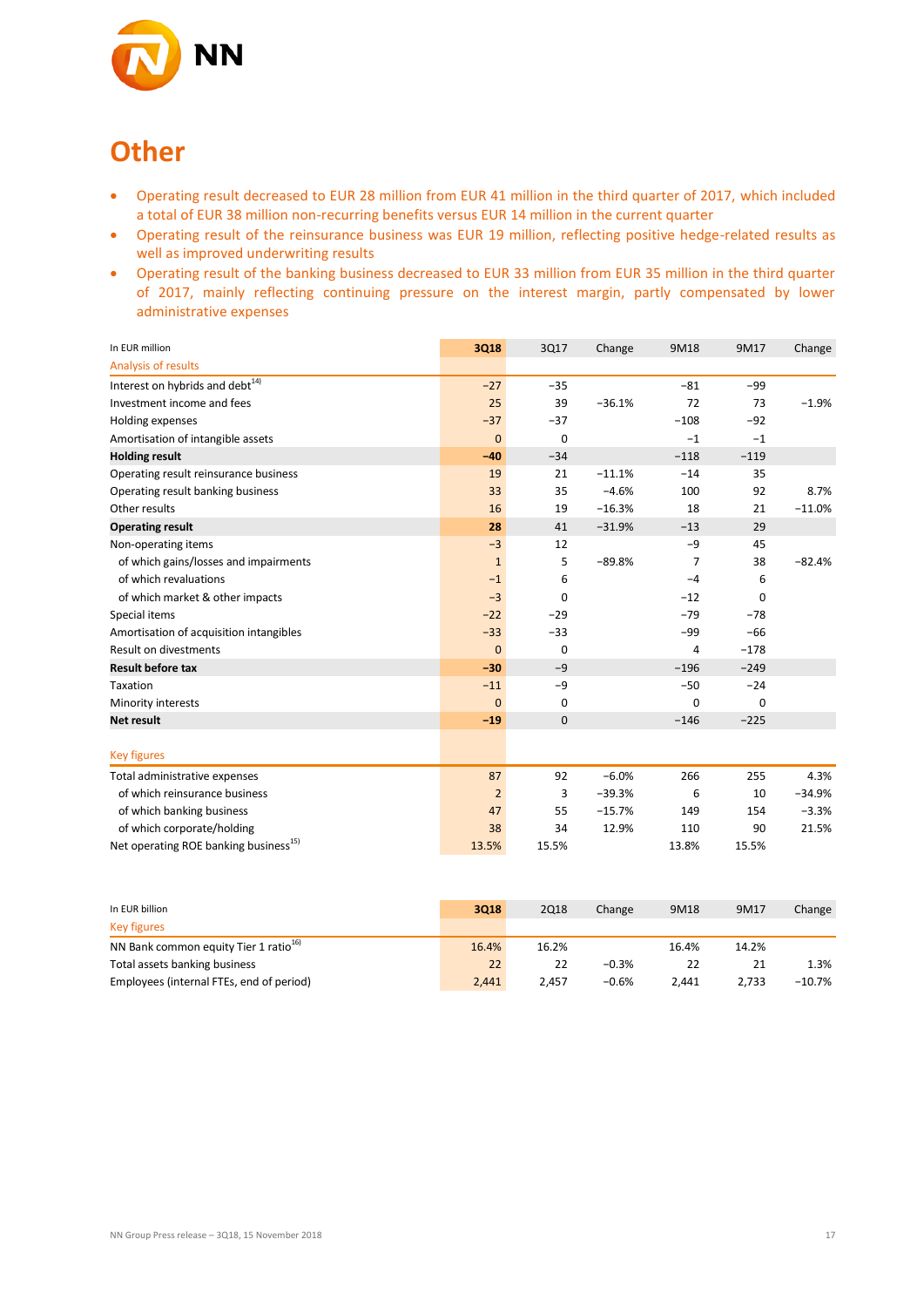

The operating result of the segment Other decreased to EUR 28 million from EUR 41 million in the third quarter of 2017, which included a total of EUR 32 million non-recurring benefits at the reinsurance business and in the other results as well as a EUR 6 million non-recurring benefit in the holding results. The current quarter reflects EUR 14 million of non-recurring benefits in the other results, as well as improved results at the reinsurance business, offset by a lower operating result at the banking business.

The holding result decreased to EUR -40 million from EUR -34 million in the third quarter of 2017. Investment income and fees decreased to EUR 25 million from EUR 39 million in the same quarter last year, which included a EUR 12 million year-to-date benefit related to the amortisation of senior debt issued by Delta Lloyd. This was partly compensated by lower interest on hybrids and debt, which improved to EUR -27 million from EUR -35 million in the third quarter of 2017 following the redemption of EUR 575 million senior notes in November 2017.

The operating result of the reinsurance business was EUR 19 million compared with EUR 21 million in the third quarter of 2017, which included EUR 16 million of non-recurring benefits. The current quarter reflects EUR 8 million of positive hedge-related results on the VA Europe portfolio as well as improved underwriting results.

The operating result of the banking business decreased to EUR 33 million from EUR 35 million in the third quarter of 2017. This mainly reflects continuing pressure on the interest margin, partly compensated by lower administrative expenses driven by synergy benefits following the integration of Delta Lloyd Bank.

Other results decreased to EUR 16 million from EUR 19 million in the third quarter of 2017, which included a EUR 16 million provision release, while the current quarter includes a provision release of EUR 14 million, both related to a legacy entity (NNOFIC).

The result before tax of the segment Other decreased to EUR -30 million from EUR -9 million in the third quarter of 2017, mainly due to lower non-operating items and the lower operating result, partly compensated by lower special items related to restructuring expenses.

In the first nine months of 2018, the operating result of the segment Other was EUR -13 million compared with EUR 29 million in the same period of 2017, which benefited from non-recurring items for a total amount of EUR 32 million at the reinsurance business and in the other results. The first nine months of 2018 reflect a lower operating result of the reinsurance business due to the impact of the January storm, partly compensated by the provision release related to a legacy entity in other results as well as a higher operating result of the banking business.

The operating result of the reinsurance business decreased to EUR -14 million in the first nine months of 2018 from EUR 35 million in the same period of 2017, which benefited from EUR 16 million of non-recurring items. The first nine months of 2018 mainly reflect the EUR 33 million impact of the January storm as well as a EUR 8 million claim from a legacy reinsurance portfolio. These items were partly compensated by positive hedge-related results on the VA Europe portfolio and lower administrative expenses.

The operating result of the banking business increased to EUR 100 million in the first nine months of 2018 from EUR 92 million in the same period of 2017, mainly driven by the inclusion of Delta Lloyd from the second quarter of 2017, lower administrative expenses and favourable risk costs, partly offset by a lower interest result.

The result before tax of the segment Other was EUR -196 million versus EUR -249 million in the first nine months of 2017, which included a provision related to ING Australia Holdings, a realised gain on Delta Lloyd shares, a gain on the sale of the equity portfolio for rebalancing the assets of NN Re as well as a gain on the sale of Mandema & Partners. The result before tax for the first nine months of 2018 reflects a lower operating result and the inclusion of amortisation of acquisition intangibles from the second quarter of 2017.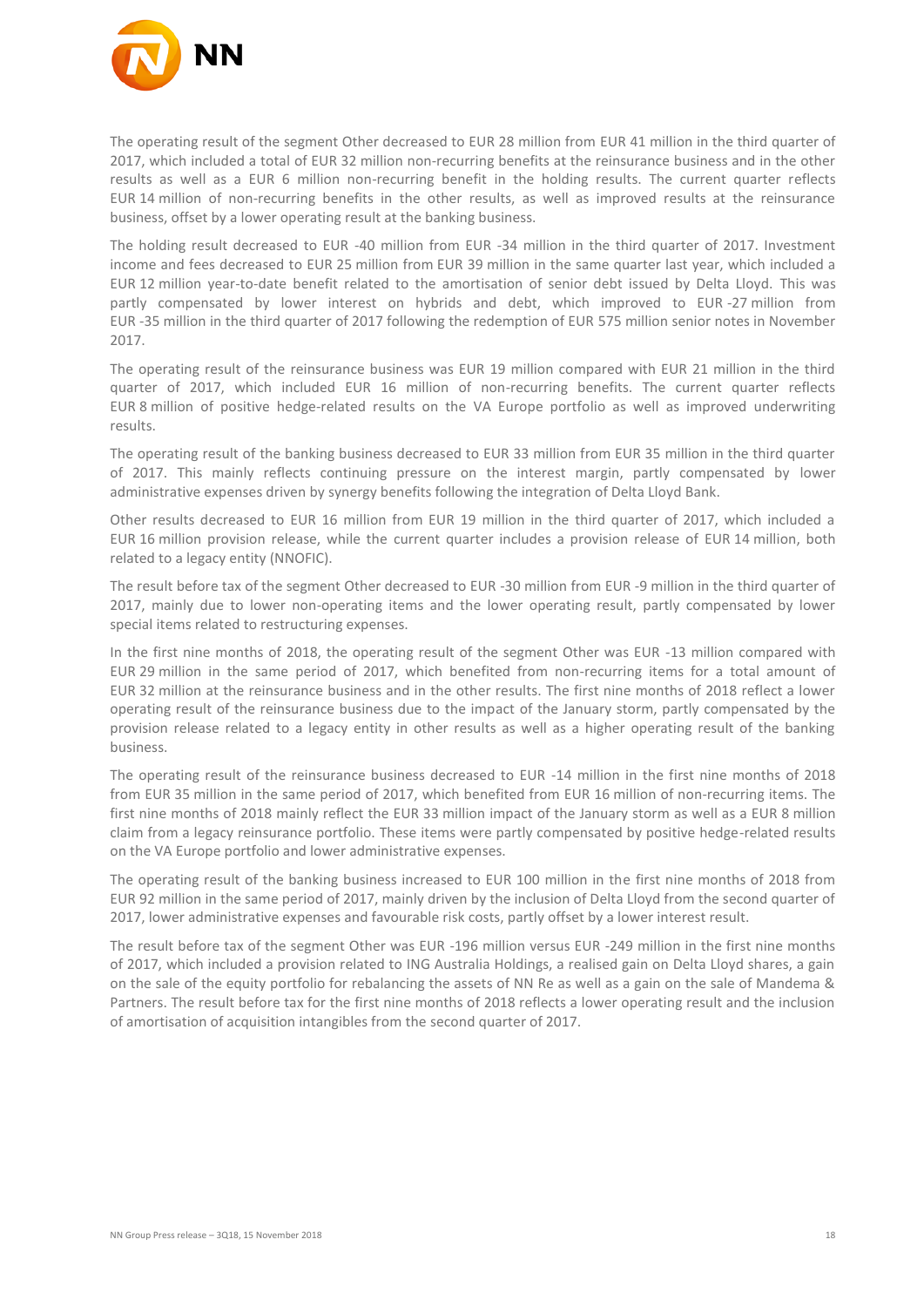

# **Japan Closed Block VA**

- Result before tax was EUR 8 million compared with EUR 3 million in the third quarter of 2017, reflecting a positive hedge-related result
- Portfolio run-off resulted in a 24.5% decrease in the number of policies compared with the second quarter of 2018

| In EUR million                         | 3Q18           | 3Q17     | Change   | 9M18     | 9M17     | Change   |
|----------------------------------------|----------------|----------|----------|----------|----------|----------|
| Analysis of results                    |                |          |          |          |          |          |
| Investment margin                      | $-1$           | $-1$     |          | $-2$     | $-2$     |          |
| Fees and premium-based revenues        | 5              | 9        | $-37.4%$ | 19       | 32       | $-41.8%$ |
| Technical margin                       | $\mathbf{0}$   | 0        |          | 0        | $\Omega$ |          |
| Operating income non-modelled business | $\mathbf{0}$   | 0        |          | 0        | 0        |          |
| <b>Operating income</b>                | 5              | 8        | $-42.0%$ | 17       | 30       | $-44.0%$ |
| Administrative expenses                | $\overline{2}$ | 3        | $-30.7%$ | 7        | 9        | $-30.5%$ |
| DAC amortisation and trail commissions | $\mathbf{1}$   | 1        | $-35.3%$ | 2        | 4        | $-36.1%$ |
| <b>Expenses</b>                        | 3              | 4        | $-31.9%$ | 9        | 13       | $-32.1%$ |
| <b>Operating result</b>                | 2              | 4        | $-53.0%$ | 8        | 17       | $-53.2%$ |
| Non-operating items                    | 6              | $-1$     |          | 5        | $-23$    |          |
| of which gains/losses and impairments  | $\mathbf{0}$   | $\Omega$ |          | 0        | $\Omega$ |          |
| of which revaluations                  | 0              | 0        |          | 0        | 0        |          |
| of which market & other impacts        | 6              | $-1$     |          | 5        | $-23$    |          |
| Special items                          | $\mathbf{0}$   | 0        |          | 0        | O        |          |
| Result on divestments                  | $\mathbf{0}$   | 0        |          | $\Omega$ | 0        |          |
| <b>Result before tax</b>               | 8              | 3        | 204.9%   | 12       | $-6$     |          |
| Taxation                               | $\overline{2}$ | 1        | 164.9%   | 3        | $-1$     |          |
| Minority interests                     | $\mathbf{0}$   | 0        |          | $\Omega$ | 0        |          |
| Net result                             | 6              | 2        | 221.6%   | 9        | $-5$     |          |

| In EUR million                  | 3Q18   | <b>2Q18</b> | Change   | 9M18   | 9M17   | Change   |
|---------------------------------|--------|-------------|----------|--------|--------|----------|
| <b>Key figures</b>              |        |             |          |        |        |          |
| Allocated equity <sup>10)</sup> | 241    | 275         | $-12.6%$ | 241    | 404    | $-40.4%$ |
| Account value                   | 2,853  | 3,466       | $-17.7%$ | 2,853  | 5,384  | $-47.0%$ |
| Net Amount at Risk              | 38     | 80          |          | 38     | 80     |          |
| <b>IFRS Reserves</b>            | 157    | 218         | $-27.9%$ | 157    | 271    | $-42.1%$ |
| Number of policies              | 41.224 | 54,587      | $-24.5%$ | 41.224 | 97.847 | $-57.9%$ |
| Employees (internal FTEs)       | 41     | 43          | $-4.7%$  | 41     | 49     | $-16.3%$ |

Note: For data in constant currencies, refer to the 'NN Group Financial Supplement: 2.8.1 Analysis of results: Japan Closed block VA – Excluding currency effects'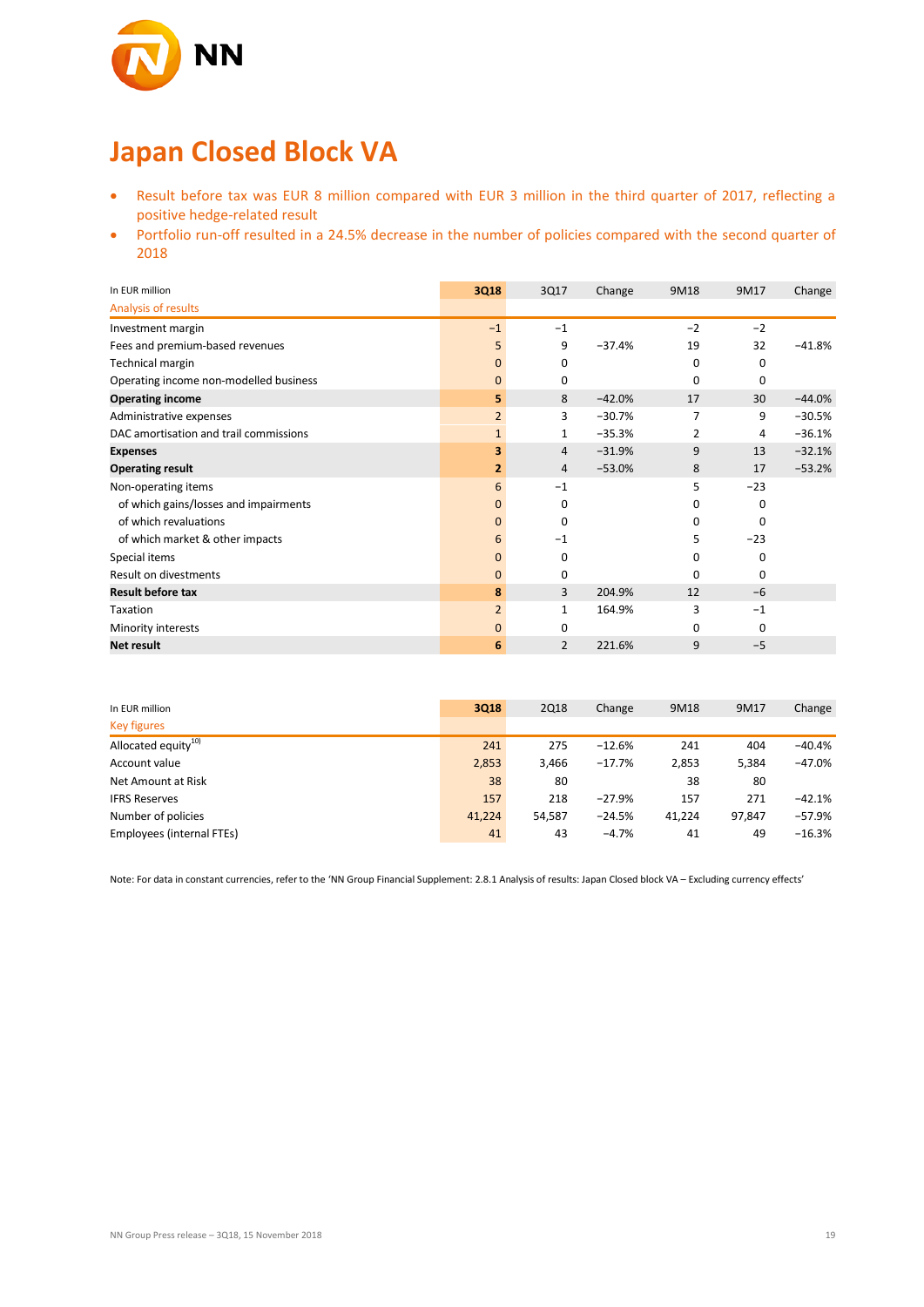

The result before tax of Japan Closed Block VA was EUR 8 million compared with EUR 3 million in the third quarter of 2017, reflecting a positive hedge-related result partly offset by a lower operating result.

The operating result decreased to EUR 2 million from EUR 4 million in the third quarter of 2017, as fees and premium-based revenues declined due to the run-off of the portfolio.

Fees and premium-based revenues were EUR 5 million, down 37.5% from the third quarter of 2017, excluding currency effects, mainly due to a lower account value reflecting a decreasing number of policies.

Administrative expenses decreased to EUR 2 million.

Market and other impacts were EUR 6 million compared with EUR -1 million in the third quarter of 2017, reflecting a positive hedge-related result.

The Net Amount at Risk in the Japan Closed Block VA decreased to EUR 38 million from EUR 80 million both in the second quarter of 2018 and the third quarter of 2017, primarily as a result of equity markets movements and the run-off of the portfolio.

In the first nine months of 2018 the result before tax was EUR 12 million compared with EUR -6 million in the same period a year ago, reflecting hedge-related results and a lower operating result.

In the first nine months of 2018, the operating result before tax was EUR 8 million compared with EUR 17 million in the same period a year ago, down 51.8% excluding currency impacts, mainly due to lower fees and premium-based revenues driven by the run-off of the portfolio.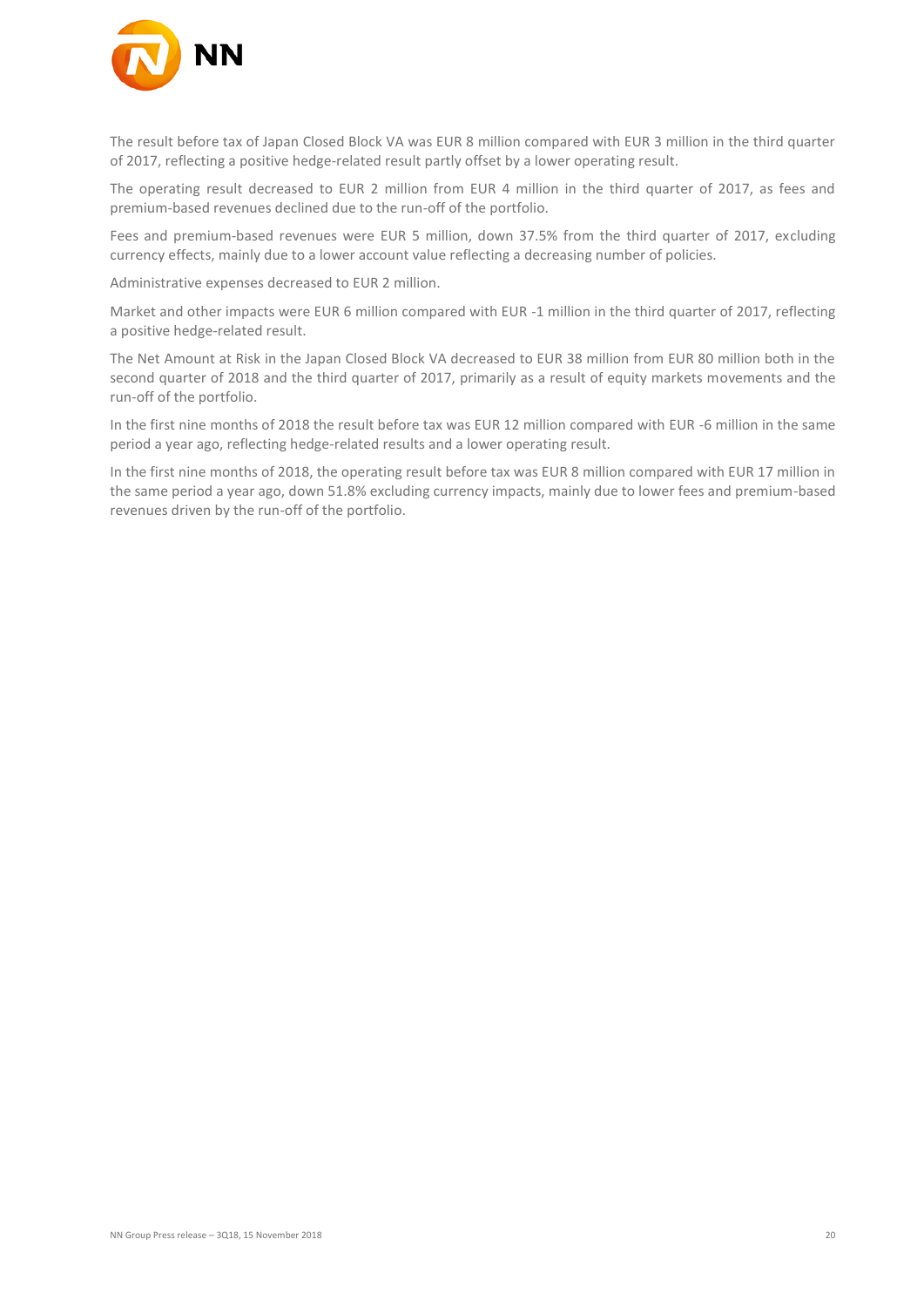

## **Consolidated Balance Sheet**

- Total assets of NN Group decreased by EUR 3.0 billion compared with the second quarter of 2018 to EUR 224.8 billion reflecting the impact of increased long-term interest rates
- Shareholders' equity decreased by EUR 0.6 billion to EUR 23.0 billion mainly reflecting lower revaluation reserves due to higher interest rates, partly offset by the third-quarter net result

| in EUR million                                        | 30 Sep 18 | 30 Jun 18 | 31 Dec 17 <sup>17</sup> |                                                            | 30 Sep 18 | 30 Jun 18 | 31 Dec 17 <sup>17)</sup> |
|-------------------------------------------------------|-----------|-----------|-------------------------|------------------------------------------------------------|-----------|-----------|--------------------------|
|                                                       |           |           |                         |                                                            |           |           |                          |
| <b>Assets</b>                                         |           |           |                         | <b>Equity and liabilities</b>                              |           |           |                          |
| Cash and cash equivalents                             | 8,540     | 9,722     | 9,383                   | Shareholders' equity (parent)                              | 23,014    | 23,568    | 22,718                   |
| Financial assets at fair value through profit or loss |           |           |                         | Minority interests                                         | 269       | 267       | 317                      |
| - investments for risk of policyholders               | 32,095    | 32,250    | 33,508                  | Undated subordinated notes                                 | 1,764     | 1.764     | 1,764                    |
| - non-trading derivatives                             | 4,385     | 4.784     | 5,116                   | <b>Total equity</b>                                        | 25,047    | 25,599    | 24,799                   |
| - designated as at fair value through profit or loss  | 830       | 786       | 934                     | Subordinated debt                                          | 2,451     | 2.457     | 2,468                    |
| Available-for-sale investments                        | 104,524   | 105,605   | 104,982                 | Debt securities issued                                     | 1,989     | 1,989     | 1,988                    |
| Loans                                                 | 57,427    | 56,635    | 56,043                  | Other borrowed funds                                       | 5,467     | 5,567     | 6,044                    |
| Reinsurance contracts                                 | 1,007     | 1,017     | 880                     | Insurance and investment contracts                         | 162,201   | 163,683   | 163,639                  |
| Associates and joint ventures                         | 5,092     | 4,921     | 3,450                   | Customer deposits and other funds on deposit               | 14,949    | 14,942    | 14,434                   |
| Real estate investments                               | 2,368     | 2,364     | 3,582                   | Financial liabilities at fair value through profit or loss |           |           |                          |
| Property and equipment                                | 154       | 148       | 150                     | - non-trading derivatives                                  | 2,458     | 2,428     | 2,305                    |
| Intangible assets                                     | 1,739     | 1,781     | 1,841                   | Deferred tax liabilities                                   | 1,740     | 1,973     | 1,830                    |
| Deferred acquisition costs                            | 1,788     | 1,822     | 1,691                   | Other liabilities                                          | 8,490     | 9,157     | 9,555                    |
| Deferred tax assets                                   | 118       | 119       | 125                     |                                                            |           |           |                          |
| Other assets                                          | 4,725     | 5,841     | 5,377                   | <b>Total liabilities</b>                                   | 199,745   | 202,196   | 202,263                  |
| <b>Total assets</b>                                   | 224,792   | 227,795   | 227,062                 | <b>Total equity and liabilities</b>                        | 224,792   | 227,795   | 227,062                  |

### **Assets**

### **Available for sale Investments**

Available-for-sale investments decreased by EUR 1.1 billion in the third quarter to EUR 104.5 billion, mainly due to the impact of increased long-term interest rates, partly offset by new investments.

### **Liabilities**

#### **Insurance and investment contracts**

Insurance and investment contracts decreased to EUR 162.2 billion partly reflecting the run-off of Japan Closed Block VA.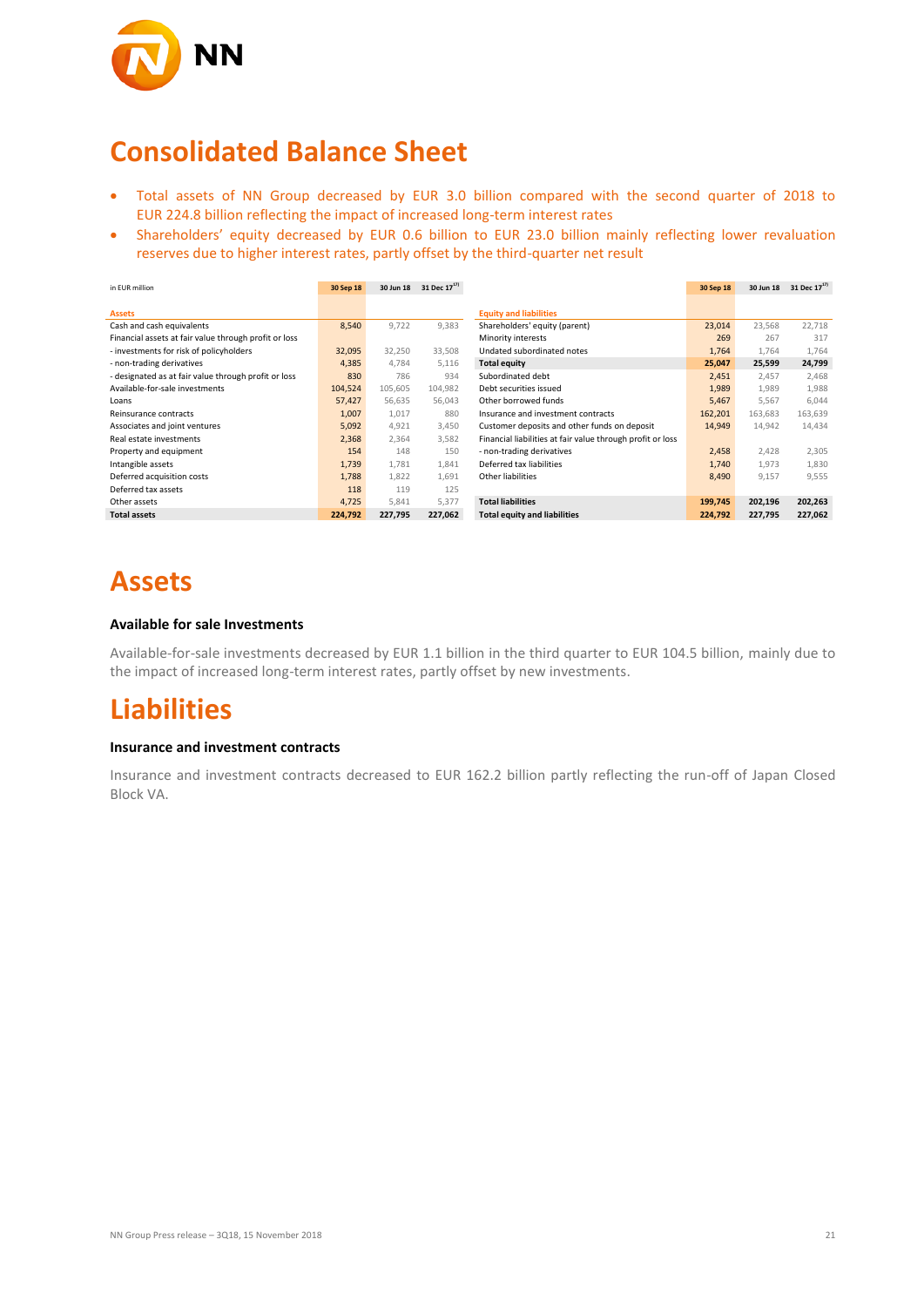

# **Equity**

Shareholders' equity decreased by EUR 0.6 billion to EUR 23.0 billion reflecting a decrease in the available-for-sale debt securities revaluation reserves due to increased long-term interest rates and capital gains realised on the sale of government bonds, as well as a decrease in the cash flow hedge reserve. This was partly offset by the thirdquarter 2018 net result and a lower deferred interest credited to policyholders.

Changes in Shareholders' equity for the current quarter, the first nine months and the previous full year were as follows:

| in EUR million                                                       | 3Q18           | 9M18     | <b>FY17</b> |
|----------------------------------------------------------------------|----------------|----------|-------------|
|                                                                      |                |          |             |
| Shareholders' equity beginning of period                             | 23,568         | 22,718   | 22,695      |
| Net result for the period                                            | 788            | 1,650    | 2,110       |
| Unrealised revaluations available-for-sale investments and other     | $-794$         | $-480$   | $-545$      |
| Realised gains/losses transferred to the profit and loss account     | $-354$         | -666     | $-963$      |
| Change in cash flow hedge reserve                                    | $-332$         | $-125$   | $-714$      |
| Deferred interest crediting to life policyholders                    | 359            | 384      | 598         |
| Share of other comprehensive income of associates and joint ventures | $\overline{2}$ | 0        | $-1$        |
| Exchange rate differences                                            | $-40$          |          | $-163$      |
| Remeasurement of the net defined benefit asset/liability             | 8              |          | $-3$        |
| Capital contributions and change in share capital                    | $\mathbf{0}$   | $\Omega$ | 420         |
| Dividend                                                             | $-127$         | $-332$   | $-317$      |
| Purchase/sale treasury shares                                        | $-66$          | $-84$    | $-340$      |
| Employee stock option & share plans                                  | $\overline{2}$ | $-1$     | $\Omega$    |
| Coupon on undated subordinated notes                                 | $\mathbf{0}$   | $-58$    | $-59$       |
| <b>Total changes</b>                                                 | $-554$         | 296      | 23          |
| Shareholders' equity end of period                                   | 23,014         | 23,014   | 22,718      |

The composition of Total equity at the end of the current quarter, at the end of the previous quarter and at the end of the previous year was as follows:

| in EUR million                                               | 30 Sep 18 | 30 Jun 18 | 31 Dec 17 |
|--------------------------------------------------------------|-----------|-----------|-----------|
|                                                              |           |           |           |
| Share capital                                                | 41        | 41        | 41        |
| Share premium                                                | 12,572    | 12,572    | 12,572    |
| Revaluation reserve available-for-sale investments and other | 4,107     | 4,900     | 4,876     |
| Cash flow hedge reserve                                      | 3,596     | 3,928     | 3,721     |
| Currency translation reserve                                 | $-134$    | $-97$     | $-139$    |
| Net defined benefit asset/liability remeasurement reserve    | $-99$     | $-107$    | $-106$    |
| Retained earnings and other reserves                         | 2,931     | 2,331     | 1,753     |
| Shareholders' equity (parent)                                | 23,014    | 23,568    | 22,718    |
| Minority interests                                           | 269       | 267       | 317       |
| Undated subordinated notes                                   | 1,764     | 1,764     | 1,764     |
| <b>Total equity</b>                                          | 25,047    | 25,599    | 24,799    |
|                                                              |           |           |           |
| Shareholders' equity per share in EUR                        | 68        | 70        | 68        |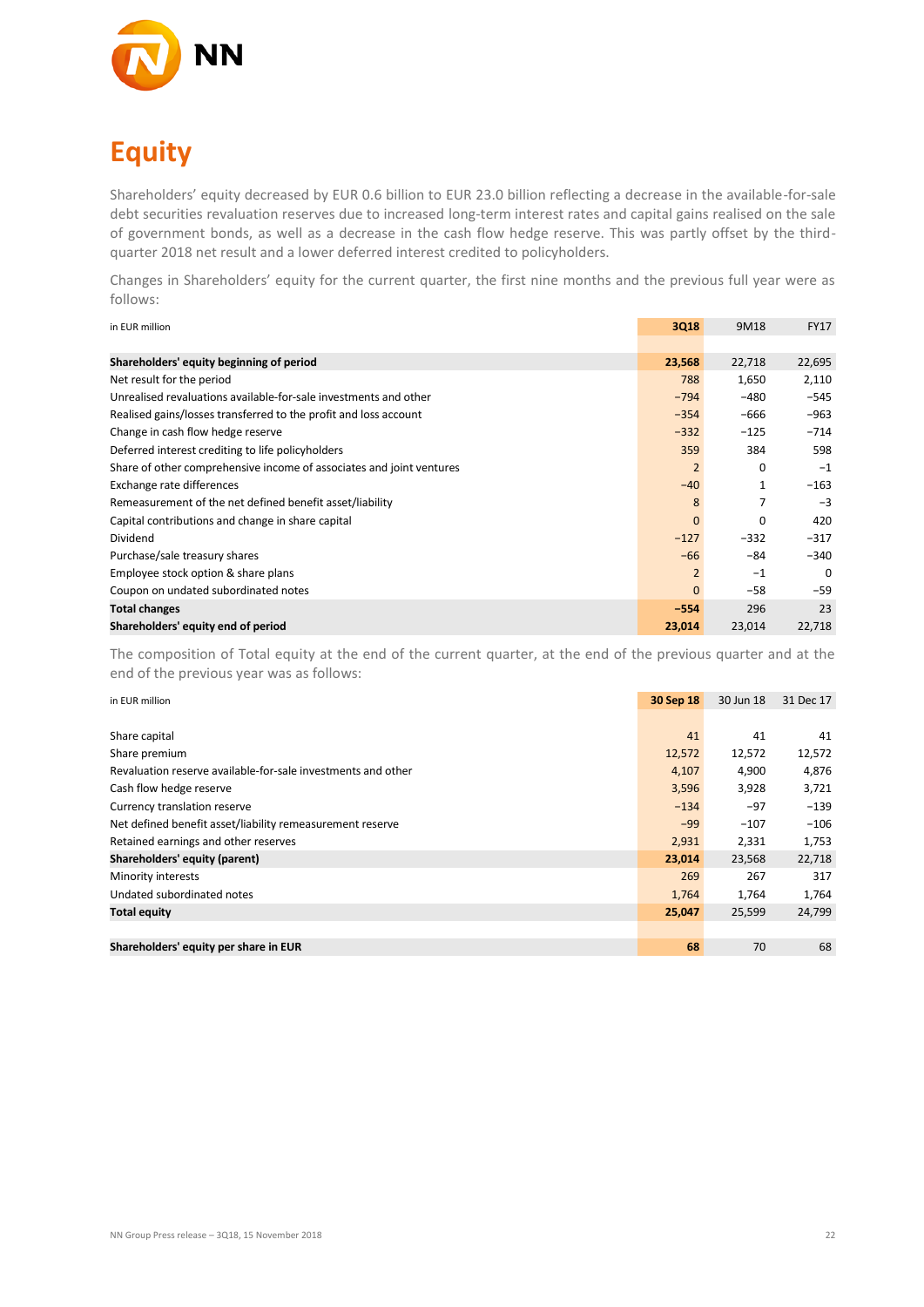

## **Capital Management**

- Solvency II ratio of NN Group increased to 239% from 226% at the end of the second quarter of 2018 reflecting operating capital generation and positive market impacts
- Free cash flow to the holding in the third quarter of 2018 was EUR 293 million, mainly driven by EUR 338 million of dividends from subsidiaries
- Cash capital position at the holding company increased to EUR 1,899 million

# **Solvency II**

| in EUR million                                   | 30 Sep 18    | 30 Jun 18 |
|--------------------------------------------------|--------------|-----------|
|                                                  |              |           |
| <b>Basic Own Funds</b>                           | 18,965       | 18,305    |
| Non-available Own Funds                          | 1,482        | 1,412     |
| Non-eligible Own Funds                           | $\mathbf{0}$ | 74        |
| Eligible Own Funds (a)                           | 17,483       | 16,819    |
| of which Tier 1 Unrestricted                     | 11,228       | 10,375    |
| of which Tier 1 Restricted                       | 1,854        | 1,894     |
| of which Tier 2                                  | 2,377        | 2,404     |
| of which Tier 3                                  | 933          | 1,042     |
| of which non-solvency II regulated entities      | 1,091        | 1,104     |
| <b>Solvency Capital Requirements (b)</b>         | 7,304        | 7,429     |
| of which non-solvency II regulated entities      | 495          | 483       |
| NN Group Solvency II ratio $(a/b)^{2}$           | 239%         | 226%      |
| NN Life Solvency II ratio <sup>2)</sup>          | 253%         | 239%      |
| Delta Lloyd Life Solvency II ratio <sup>2)</sup> | 202%         | 190%      |

The NN Group Solvency II ratio increased to 239% at the end of the third quarter of 2018 from 226% at the end of the second quarter of 2018 mainly driven by a combination of operating capital generation and positive market impacts. Market impacts reflect the favourable impact from movements in credit spreads, positive real estate revaluations and higher interest rates.

The NN Life Solvency II ratio increased to 253% at the end of the third quarter of 2018 from 239% at the end of the second quarter of 2018. The increase was mainly driven by the aforementioned market impacts as well as operating capital generation. These items were partly offset by a EUR 175 million dividend paid to the holding company.

The Delta Lloyd Life Solvency II ratio increased to 202% at the end of the third quarter of 2018 from 190% at the end of the second quarter of 2018. The increase was mainly driven by operating capital generation, the favourable impact from movements in credit spreads and higher interest rates.

# **Cash capital position at the holding company**

| in EUR million                                                                                                                                                                                                                 | 3Q18        | 9M18         |
|--------------------------------------------------------------------------------------------------------------------------------------------------------------------------------------------------------------------------------|-------------|--------------|
|                                                                                                                                                                                                                                |             |              |
| <b>Beginning of period</b>                                                                                                                                                                                                     | 1,799       | 1,434        |
| Cash divestment proceeds                                                                                                                                                                                                       | $\mathbf 0$ | 0            |
| Dividends from subsidiaries <sup>18)</sup>                                                                                                                                                                                     | 338         | 1,130        |
| Capital injections into subsidiaries <sup>19)</sup>                                                                                                                                                                            | $-19$       | $-24$        |
| Other <sup>20)</sup>                                                                                                                                                                                                           | $-26$       | $-219$       |
| Free cash flow to the holding $^{21)}$                                                                                                                                                                                         | 293         | 887          |
| Acquisitions                                                                                                                                                                                                                   | $\Omega$    | 0            |
| Addition Delta Lloyd cash capital position                                                                                                                                                                                     | $\Omega$    | $\mathbf{0}$ |
| Capital flow from / (to) shareholders                                                                                                                                                                                          | $-193$      | $-422$       |
| Increase / (decrease) in debt and loans                                                                                                                                                                                        | $\Omega$    | $\Omega$     |
| <b>End of period</b>                                                                                                                                                                                                           | 1,899       | 1,899        |
| And the series of the series of the series of the series of the series of the series of the series of the series of the series of the series of the series of the series of the series of the series of the series of the seri |             |              |

Note: cash capital is defined as net current assets available at the holding company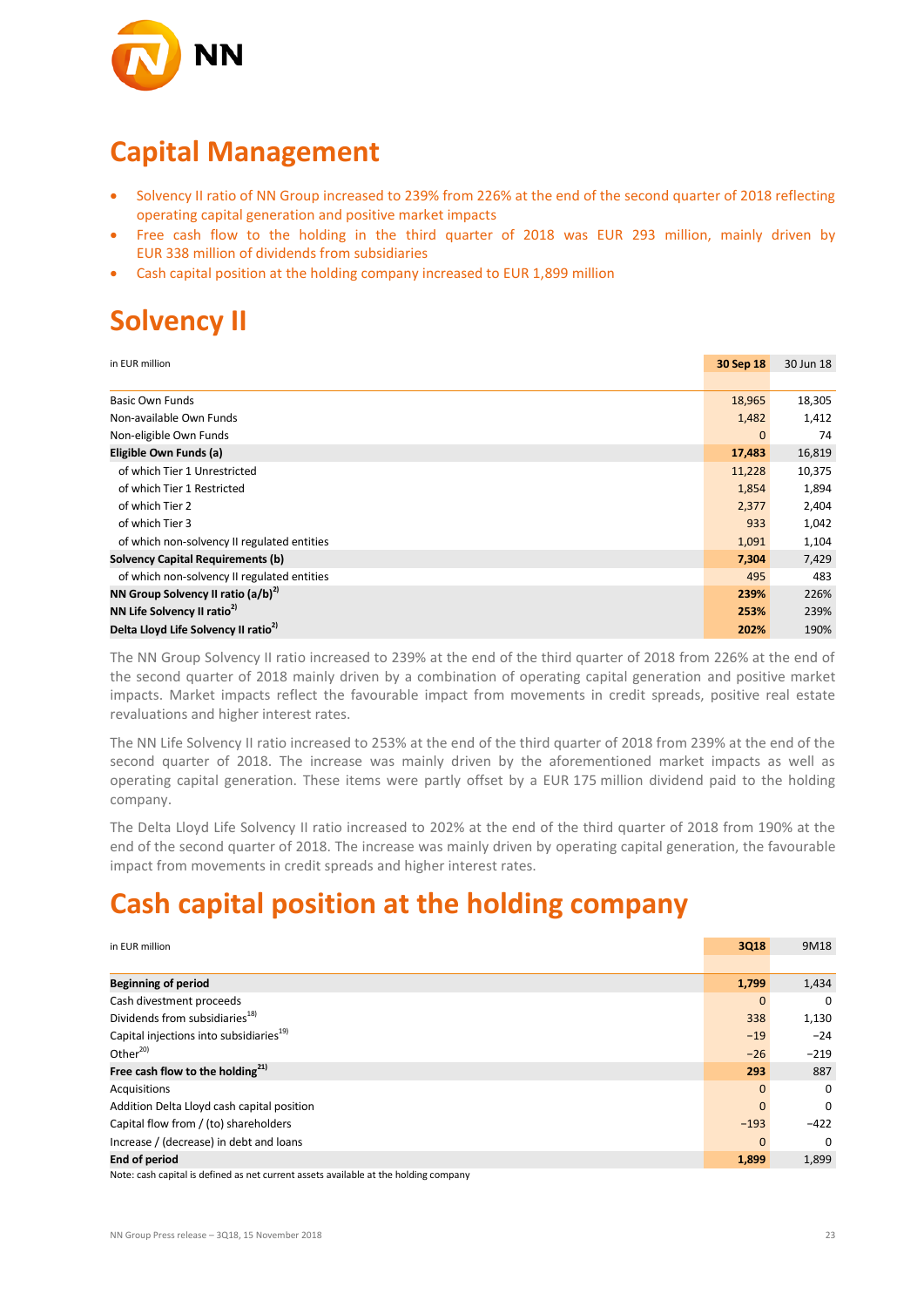

The cash capital position at the holding company increased to EUR 1,899 million at the end of the third quarter of 2018 from EUR 1,799 million at the end of the second quarter of 2018. The increase was driven by EUR 338 million of dividends from subsidiaries, partly offset by capital flows to shareholders of EUR 193 million representing the cash part of the 2018 interim dividend of EUR 127 million and shares repurchased in the third quarter of 2018 for an amount of EUR 66 million. Other movements include holding company expenses, interest on loans and debt, and other holding company cash flows.

# **Financial leverage**

| in EUR million                                         | 30 Sep 18    | 30 Jun 18 | 30 Sep 17 |
|--------------------------------------------------------|--------------|-----------|-----------|
|                                                        |              |           |           |
| Shareholders' equity                                   | 23,014       | 23,568    | 22,009    |
| Adjustment for revaluation reserves <sup>22)</sup>     | $-6,067$     | $-7,221$  | $-6,402$  |
| Minority interests                                     | 269          | 267       | 321       |
| Capital base for financial leverage (a) <sup>23)</sup> | 17,217       | 16,614    | 15,928    |
| Undated subordinated notes <sup>24)</sup>              | 1,764        | 1,764     | 1,764     |
| Subordinated debt                                      | 2,451        | 2,457     | 2,474     |
| Total subordinated debt                                | 4,215        | 4,221     | 4,237     |
| Debt securities issued (financial leverage)            | 1,989        | 1,989     | 2,566     |
| Financial leverage (b)                                 | 6,204        | 6,209     | 6,803     |
| Debt securities issued (operational leverage)          | $\mathbf{0}$ | 0         | $\Omega$  |
| <b>Total debt</b>                                      | 6,204        | 6,209     | 6,803     |
| Financial leverage ratio (b/(a+b))                     | 26.5%        | 27.2%     | 29.9%     |
| Fixed-cost coverage ratio <sup>24)25)</sup>            | 14.7x        | 14.1x     | 12.4x     |

The financial leverage ratio of NN Group improved to 26.5% at the end of the third quarter of 2018 compared with 27.2% at the end of the second quarter of 2018, reflecting an increase of the capital base for financial leverage driven by the third-quarter net result of EUR 788 million, partly offset by capital flows to shareholders of EUR 193 million.

The fixed-cost coverage ratio increased to 14.7x at the end of the third quarter of 2018 from 14.1x at the end of the second quarter of 2018 (on a last 12-months basis).

As part of the legal restructuring process, NN Life (Nationale-Nederlanden Levensverzekering Maatschappij N.V.) and Delta Lloyd Life (Delta Lloyd Levensverzekering N.V.) have started preparations for a legal merger of Delta Lloyd Life into NN Life. As a result of the legal merger, Delta Lloyd Life will cease to exist and NN Life will assume all assets and liabilities of Delta Lloyd Life, including its subordinated notes of EUR 500 million. The legal merger is anticipated to be completed in 2019, subject to regulatory approval. NN Life intends to have a credit rating from Standard & Poor's on completion of the legal merger.

## **Interim dividend**

On 10 September 2018, NN Group paid an interim dividend of EUR 0.66 per ordinary share. Approximately 42.8% of shareholders elected to receive the dividend in ordinary shares. Consequently, 2,566,901 new ordinary shares were issued for the settlement of the stock dividend. The dilutive effect of the stock dividend will be neutralised through repurchase of shares for an amount of EUR 95 million, equivalent to the value of the stock dividend.

# **Share buyback**

NN Group intends to neutralise the dilutive effect of stock dividends. Following payment of the 2017 final dividend and the 2018 interim dividend, NN Group announced that it will repurchase ordinary shares for a total amount of EUR 237 million, equivalent to the value of the stock dividends. The remaining outstanding amount on 9 November 2018 was EUR 60 million. These share buybacks are being executed by financial intermediaries under the open market share buyback programme by 31 December 2018. In the third quarter of 2018, shares for an amount of EUR 66 million were repurchased.

The share buyback programme will be executed within the limitations of the existing authority granted by the General Meeting on 31 May 2018 and will be performed in compliance with the safe harbour provisions for share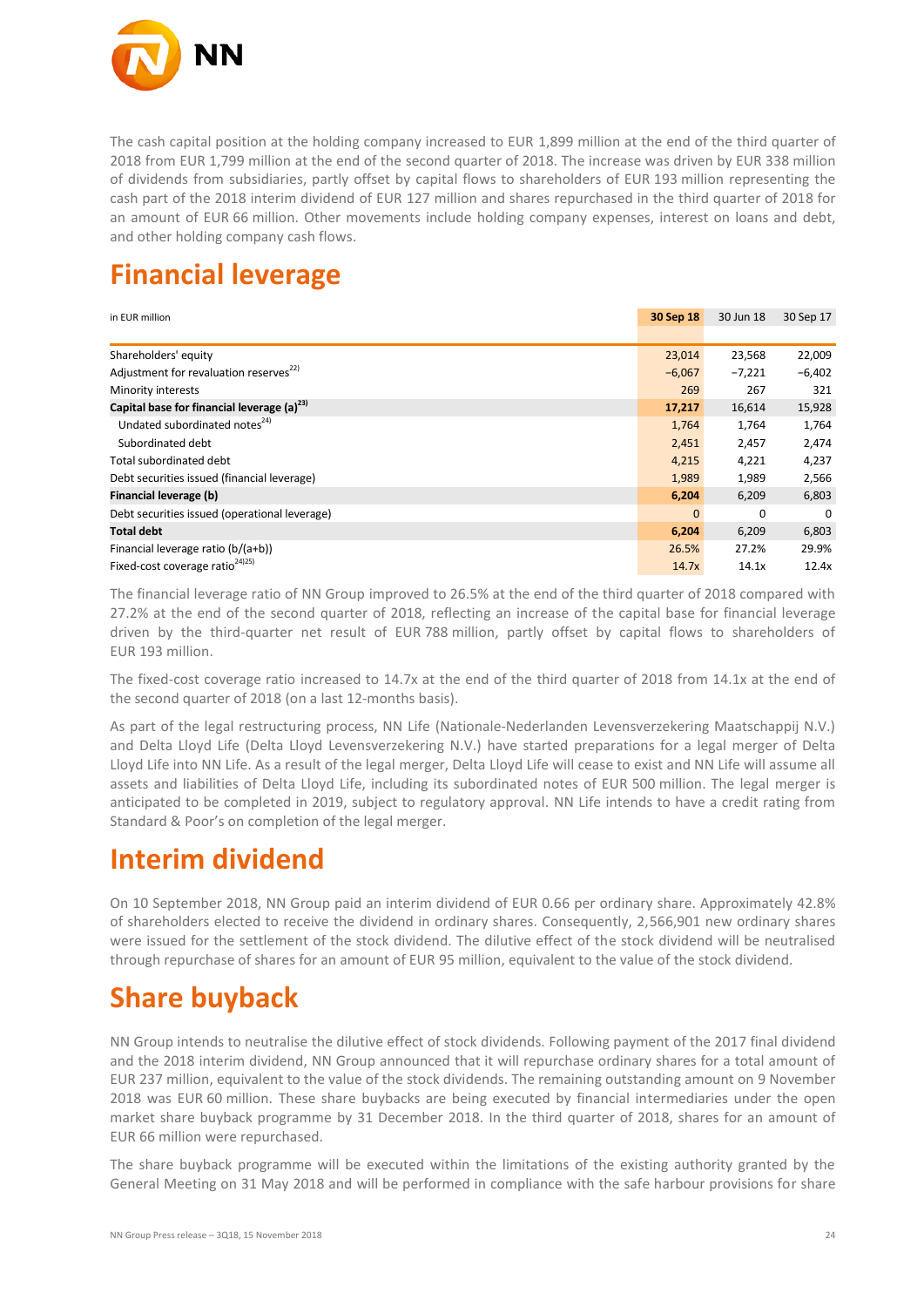

buybacks. The shares will be repurchased at a price that does not exceed the last independent trade or the highest current independent bid on Euronext Amsterdam. NN Group intends to cancel all of the shares acquired under the programme. NN Group reports on the progress of the share buyback programme on its corporate website on a weekly basis [\(https://www.nn-group.com/Investors/Share-information-1/Share-buyback-programme.htm\)](https://www.nn-group.com/Investors/Share-information-1/Share-buyback-programme.htm).

## **Share capital**

The total number of NN Group shares outstanding (net of 4,951,854 treasury shares) on 9 November 2018 was 336,107,217.

# **Credit ratings**

| Credit ratings of NN Group on 14 November 2018 | <b>Financial Strength Rating</b> | NN Group N.V.<br><b>Counterparty Credit</b><br>Rating |
|------------------------------------------------|----------------------------------|-------------------------------------------------------|
|                                                |                                  |                                                       |
| Standard & Poor's                              | $\overline{A}$                   | BBB+                                                  |
|                                                | <b>Stable</b>                    | Stable                                                |
| Fitch                                          | $A+$                             | A                                                     |
|                                                | <b>Stable</b>                    | Stable                                                |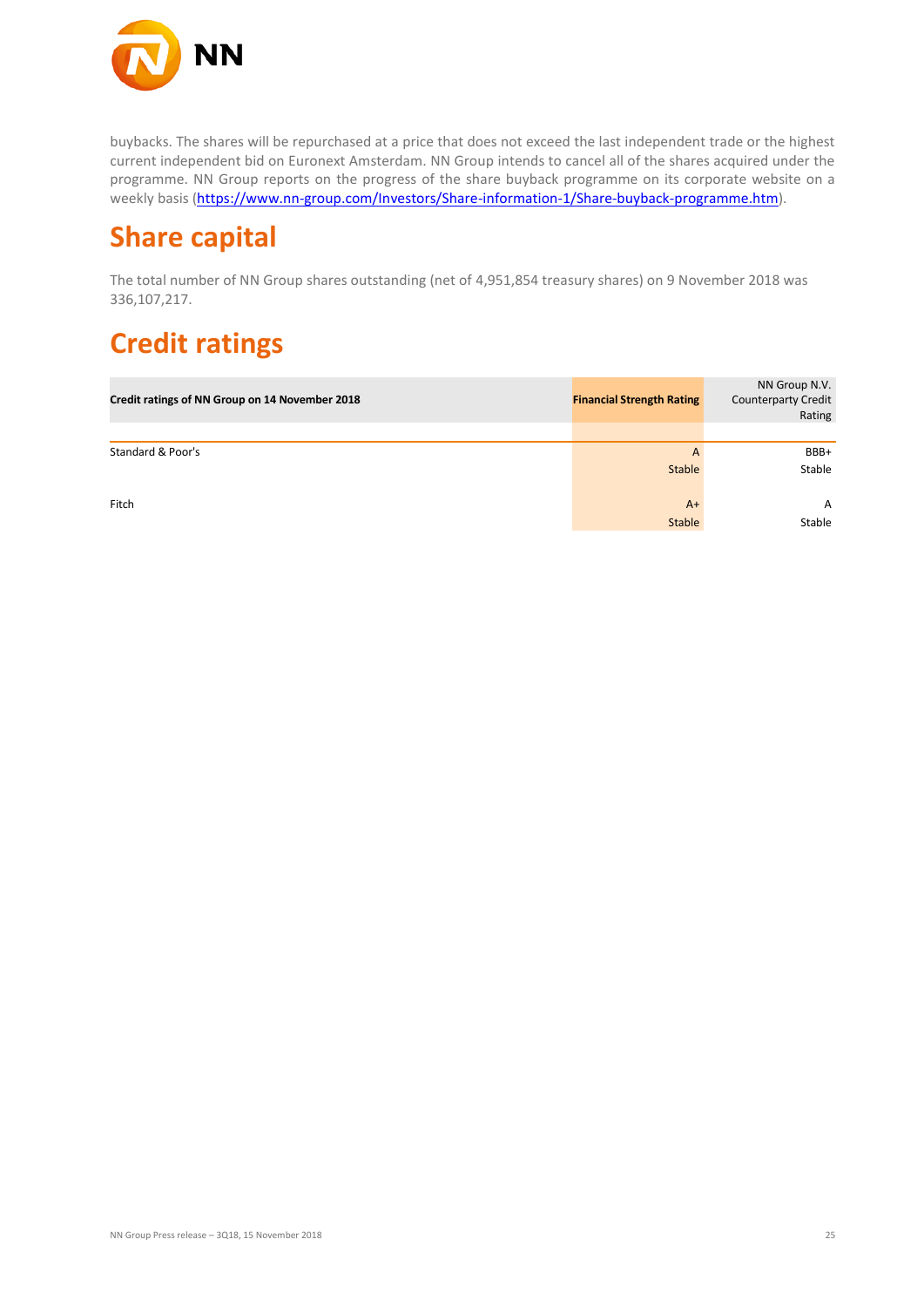

## **Footnotes reference page**

- 1) Operating result and Adjusted allocated equity (as used in the calculation of Net operating ROE) are Alternative Performance Measures. These measures are derived from figures according to IFRS-EU. The operating result is derived by adjusting the reported result before tax to exclude the impact of result on divestments, the amortisation of acquisition intangibles, discontinued operations and special items, gains/losses and impairments, revaluations and market & other impacts. The adjusted allocated equity is derived by adjusting the reported total equity to exclude revaluation reserves, the undated subordinated notes classified as equity as well as the goodwill and intangible assets recognised as a result of the Delta Lloyd acquisition. Alternative Performance Measures are non-IFRS-EU measures that have a relevant IFRS-EU equivalent. For definitions and explanations of the Alternative Performance Measures reference is made to the section 'Alternative Performance measures (Non-GAAP measures)' in the NN Group N.V. 2017 Consolidated Annual Accounts.
- 2) The solvency ratios are not final until filed with the regulators. The Solvency II ratios for NN Group and NN Life are based on the partial internal model. The Solvency II ratio for Delta Lloyd Life (Delta Lloyd Levensverzekering N.V.) is based on the standard formula.
- 3) Basic earnings per ordinary share is calculated as the net result, adjusted to reflect the deduction of the accrued coupon on undated subordinated notes classified in equity, divided by the weighted average number of ordinary shares outstanding (net of treasury shares).
- 4) As of 2Q17, the calculation methodology for the combined ratio has been updated and now excludes the discount rate unwind on the D&A insurance liabilities. All comparative combined ratios have been updated to reflect this change.
- 5) Excluding health and broker businesses.
- 6) End of period, in EUR million.
- 7) Four-quarter rolling average. As of 2Q17, the calculation reflects the impact of including Delta Lloyd on an annualised basis.
- 8) Net operating result of the ongoing business, adjusted to reflect the deduction of the accrued coupon on undated subordinated notes classified in equity.
- 9) Net operating ROE is calculated as the (annualised) net operating result of the ongoing business, adjusted to reflect the deduction of the accrued coupon on undated subordinated notes classified in equity, divided by (average) adjusted allocated equity of ongoing business. Adjusted allocated equity is an Alternative Performance Measure. It is derived from IFRS equity by excluding revaluation reserves, the undated subordinated notes classified as equity as well as the goodwill and intangible assets recognised as a result of the Delta Lloyd acquisition. Reference is made to the section 'Alternative Performance measures (Non-GAAP measures)' in the NN Group N.V. 2017 Consolidated Annual Accounts.
- 10) Net operating ROE is calculated as the (annualised) net operating result of the segment, divided by (average) adjusted allocated equity. Adjusted allocated equity is an Alternative Performance Measure. It is derived from IFRS equity by excluding revaluation reserves. Reference is made to the section 'Alternative Performance measures (Non-GAAP measures)' in the NN Group N.V. 2017 Consolidated Annual Accounts.
- 11) Including health and broker businesses.
- 12) The numbers shown under AuM are client balances which exclude IFRS shareholders' equity related to the respective pension businesses and include the assets under administration.
- 13) As of 2Q17, the net operating result and adjusted allocated equity used to calculate the Net operating ROE of Japan Life are adjusted for the impact of internal reinsurance ceded to NN Group's reinsurance business.
- 14) Does not include interest costs on subordinated debt treated as equity.
- 15) Net operating ROE is calculated as the (annualised) net operating result of the banking business, divided by (average) adjusted allocated equity. Adjusted allocated equity is an Alternative Performance Measure. It is derived from IFRS equity by excluding revaluation reserves. Reference is made to the section 'Alternative Performance measures (Non-GAAP measures)' in the NN Group N.V. 2017 Consolidated Annual Accounts.
- 16) The Common equity Tier 1 ratio is not final until filed with the regulators. The 2017 ratios are for NN Bank, prior to the merger with Delta Lloyd Bank. The ratios for 2018 onwards are for the merged banking business of NN Bank and Delta Lloyd Bank.
- 17) As of the first quarter of 2018 the various cash collateral amounts paid and received are all presented in Other assets and Other liabilities. The relevant comparative figures for previous periods have been amended. This change impacts the classification in the Condensed consolidated balance sheet, impacting the line items Loans, Other borrowed funds and Other assets and liabilities, with no net impact on shareholders' equity. There was no impact on the Condensed consolidated profit and loss account.
- 18) Includes interest on subordinated loans provided to subsidiaries by the holding company.
- 19) Includes the change of subordinated loans provided to subsidiaries by the holding company.
- 20) Includes interest on subordinated loans and debt, holding company expenses and other cash flows.
- 21) Free cash flow to the holding company is defined as the change in cash capital position of the holding company over the period, excluding acquisitions, capital transactions with shareholders and debtholders.
- 22) Includes revaluations on debt securities, on the cash flow hedge reserve and on the reserves crediting to life policyholders.
- 23) As of 2Q17, the calculation methodology for the financial leverage ratio has been updated to better align with market practice. Goodwill is no longer deducted from the capital base for financial leverage and historical figures have been updated to reflect this change.
- 24) The undated subordinated notes classified as equity are considered financial leverage in the calculation of the financial leverage ratio. The related interest is included on an accrual basis in the calculation of the fixed-cost coverage ratio.
- 25) Measures the ability of earnings before interest and tax (EBIT) of ongoing business to cover funding costs on financial leverage; calculated on a last 12-months basis.